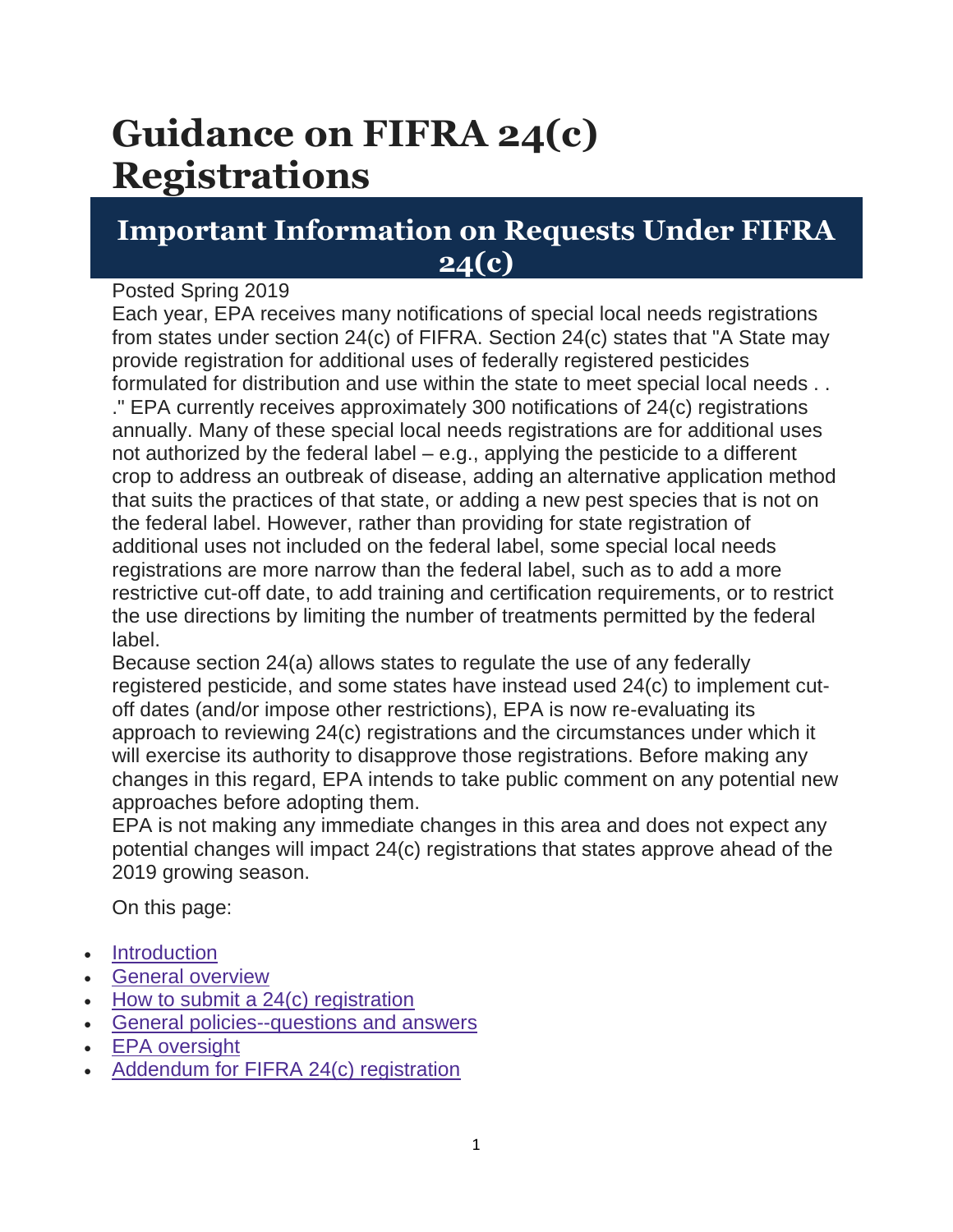# **Introduction**

As part of its streamlining and risk reduction efforts, the Agency has evaluated the 24(c) registration process and developed guidance and process improvements which will enable the states and EPA to process 24(c) registrations faster with fewer resources, and to promote EPA's goals of risk reduction and pollution prevention. The policies contained in this guidance document are effective immediately and are expected to result in significant benefits for all concerned. A new internal standard operating procedure is also being adopted to go along with the policies in this guidance document and to streamline the processing of 24(c) registrations.

Under the authority of §24(c) of FIFRA, states may register an additional use of a federally registered pesticide product, or a new end use product to meet special local needs. EPA reviews these registrations, and may disapprove the state registration if, among other things, the use is not covered by necessary tolerances, or the use has been previously denied, disapproved, suspended or canceled by the Administrator, or voluntarily canceled subsequent to a notice concerning health or environmental concerns.

In October 1991, EPA formed an internal work group, the Center for Excellence for Special Local Needs [24(c)] Registrations, to identify problems, propose solutions and to update policies and procedures related to 24(c) registrations. The work group focused on the procedures and issues which had proven to be problematic in administering the §24(c) program. The goals of the work group were to clarify the Agency's position on these issues, to streamline the process and to provide guidance within EPA as well as to the state lead agencies. In July 1992, EPA held a workshop with states and EPA regional representatives to collect and address a list of 24(c) issues of concern. The participants reviewed the list, prioritized it and developed options for addressing the most significant issues. EPA committed itself to resolving as many of these issues as possible, to improving the 24(c) registration process and to providing clear guidance to the states and regions.

This document culminates the efforts of the 24(c) Center for Excellence to streamline the process, to empower the states to reduce risks and to clarify EPA's position on important policy issues. This guidance document is not intended to replace the §24(c) regulations at 40 CFR part 162, rather to clarify the regulations and to provide additional guidance. Specifically, this document describes the states' and EPA's roles in the 24(c) registration process, how states should submit notifications and EPA's position on numerous issues. Finally, this guidance document is intended to empower the states to operate as independently as possible to reduce the resources EPA uses to review 24(c)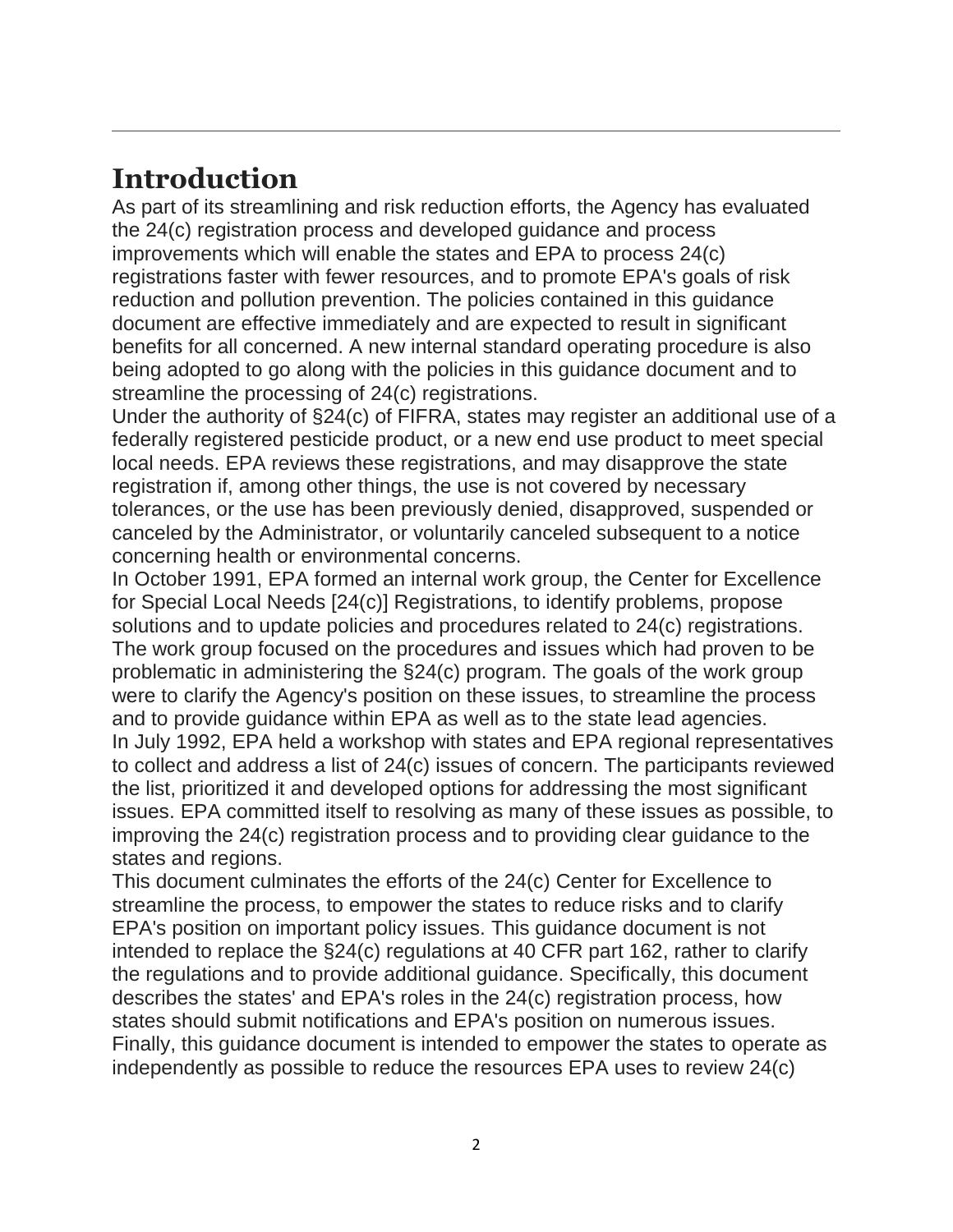applications and to assure the public that no unreasonable adverse effects will occur from 24(c) registrations.

Please note that this document is intended solely as guidance and does not represent final agency action. It is not intended, nor can it be relied upon, to create any rights enforceable by any party in litigation with the United States. EPA officials may decide to follow the guidance provided in this document, or to act at variance with such guidance, based on analysis of specific circumstances raised by a given 24(c) action.

[Top of Page](https://www.epa.gov/pesticide-registration/guidance-fifra-24c-registrations#main-content)

# **General Overview**

This section provides background information on the states' and EPA's responsibilities under the law, how to submit 24(c) applications to EPA, and general policies.

## **A. States' Responsibilities**

States have been granted the authority by FIFRA to issue special local needs registrations under certain conditions while EPA is responsible for overseeing the general program. States may register a new end use product for any use, or an additional use of a federally registered pesticide product, if the following conditions exist:

- Special Local Need. Special local need means an existing or imminent pest problem within a state for which the state lead agency, based upon satisfactory supporting information, has determined that an appropriate federally registered pesticide product is not sufficiently available. Refer to Section IV (General Policies), Question 1, for the definition of Special Local Need.
- The additional use is covered by necessary tolerances or other clearances under the Federal Food, Drug, and Cosmetic Act (FFDCA).
- Registration for the same use has not previously been denied, disapproved, suspended, or canceled by the Administrator, or voluntarily canceled by the registrant subsequent to issuance of a notice of intent to cancel because of health or environmental concerns about an ingredient contained in the pesticide product. If new data becomes available that resolves the Agency's health or environmental concerns, a 24(c) may be submitted.
- If the proposed use or product falls into one of the following categories, the state has determined that it will not cause unreasonable adverse effects on man or the environment:
- $\circ$  Use of a product which has a composition not similar to any federally registered product.
- $\circ$  Use of a product involving a use pattern not similar to any federally registered use of the same product or a product of similar composition.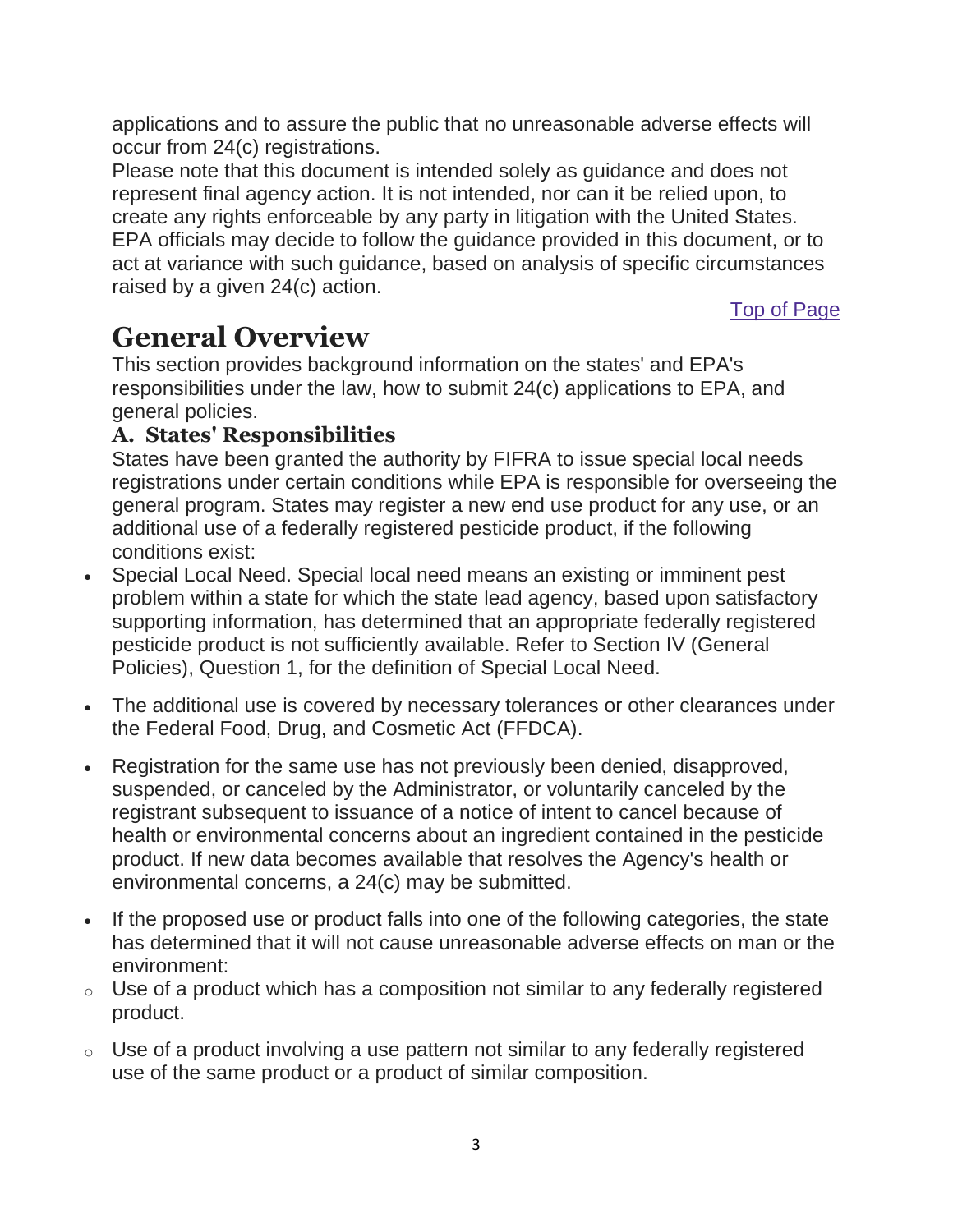$\circ$  Use of a product for which other uses of the same product, or uses of a product of similar composition, have had registration denied, disapproved, suspended, or canceled by the Administrator.

In addition to these general conditions, states must follow the specific procedures set forth in the regulations. To assure that their 24(c) registrations are properly issued and reported to EPA, states should also follow the guidance in this document.

### **B. EPA's Responsibilities**

EPA's role is to assure that each 24(c) registration meets the requirements of FIFRA since these registrations become federal registrations within 90 days unless EPA objects to them. EPA reviews the individual 24(c) registrations and broadly oversees the states' 24(c) registration programs.

EPA will limit its review of individual 24(c) registrations to a minimal level which empowers states to meet the requirements of FIFRA and which avoids any duplication of effort by EPA. As described in the General Policies section, EPA will generally not request data for amendments to federal products or new products which are substantially similar to currently registered products in composition and use. For 24(c) products which are not substantially similar, EPA will ask for only a brief summary of the data, the state's conclusions, and a certification that the product will not cause unreasonable adverse effects as defined in FIFRA for registration of pesticides. This approach will respect the states' independence and responsibilities while allowing EPA to carry out its review function with minimal resources.

EPA will also conduct general oversight by periodically reviewing its records of 24(c) registrations to assure that states and EPA have properly followed procedures and policies. If EPA finds problems, it will discuss and resolve them with the appropriate state(s). EPA will make every effort to work out problems with states, but as a last resort EPA has the authority to rescind a state's authority to issue 24(c) registrations if necessary.

# [Top of Page](https://www.epa.gov/pesticide-registration/guidance-fifra-24c-registrations#main-content) **How to Submit a Notification of 24(c) Registration Basic Steps**

1. The state should submit a complete 24(c) notification package for each registration to the following address:

*Address for FedEx, UPS, DHL, Courier deliveries ONLY U.S. EPA Office of Pesticide Programs Document Processing Desk (SLN) U.S. Environmental Protection Agency 2777 Crystal Drive Arlington, VA 22202*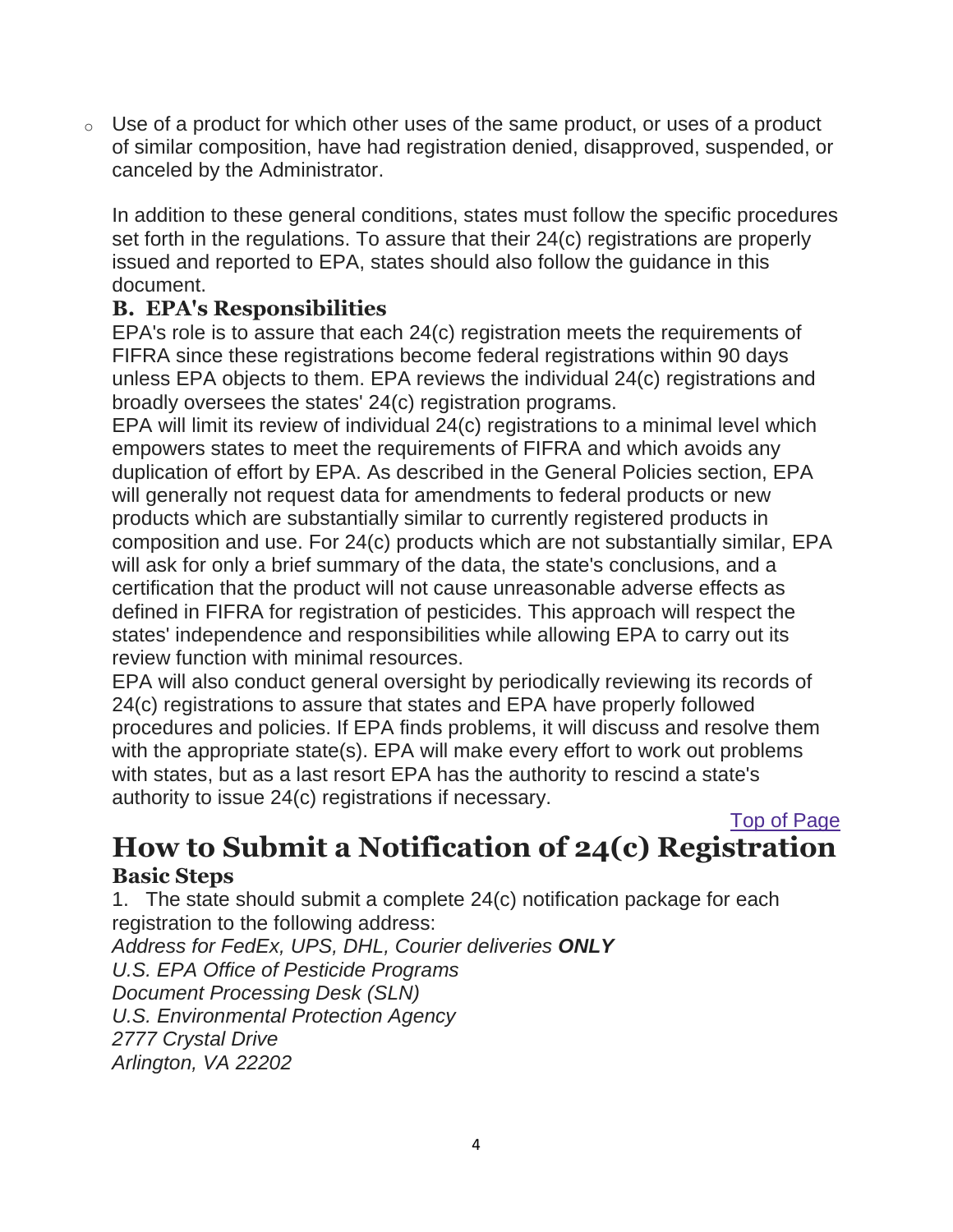*Address for U.S. Postal Service deliveries ONLY Document Processing Desk (SLN) Office of Pesticide Programs - (7504P) U.S. Environmental Protection Agency 1200 Pennsylvania Ave., N.W. Washington, D.C. 20460-0001*

The 24(c) application notifies the Agency of a state pesticide registration for a special local need issued under the authority of FIFRA §24(c). The application also indicates the date the state registration was issued. The state must notify the Agency within 10 days of the date of issuance of the registration. The Agency has 90 days from the date the state registration was issued to make a final decision on the 24(c) application. If the state does not notify the Agency of the issuance of the registration within 10 days of its effective date, then the 90-day "clock" begins on the date that the agency receives the application package [see [40 CFR 162.154\(c\)\]](https://www.ecfr.gov/cgi-bin/text-idx?SID=1df1e2de5ed652c33dd6c5c21bf47cab&mc=true&node=sp40.24.162.d&rgn=div6).

The application package should include the following items [see [40 CFR](https://www.ecfr.gov/cgi-bin/text-idx?SID=1df1e2de5ed652c33dd6c5c21bf47cab&mc=true&node=sp40.24.162.d&rgn=div6)  [162.153\]](https://www.ecfr.gov/cgi-bin/text-idx?SID=1df1e2de5ed652c33dd6c5c21bf47cab&mc=true&node=sp40.24.162.d&rgn=div6):

- A properly completed Notification of State Registration (EPA Form [8570-25\)](https://www.epa.gov/pesticide-registration/pesticide-registration-manual-blank-forms). All requested information on the application form should be provided.
- A cover letter with a description of what special local need is being met by the issuance of the 24(c) and a clear explanation of how the definition of special local need is met.
- A copy of the labeling approved by the state.
- A properly completed copy of the Confidential Statement of Formula (CSF) Note: Only required if the product is not federally registered.

An Unreasonable Adverse Effects Determination Statement which summarizes the state's assessment of risks and benefits which supports its conclusion that no unreasonable adverse effects will occur.

Note: An Unreasonable Adverse Effects Determination Statement is only required if:

- the product is not substantially similar in composition and use pattern to a federally registered product; or
- other uses of the same product, or of a product with a similar composition, have had registration denied, disapproved, suspended, or canceled by the Administrator.

2. When received at the Agency, the application package is processed by the Document Processing Desk and sent to the Front End Processing Unit (FEPU) of the Information Services Branch (ISB). The FEPU screens the application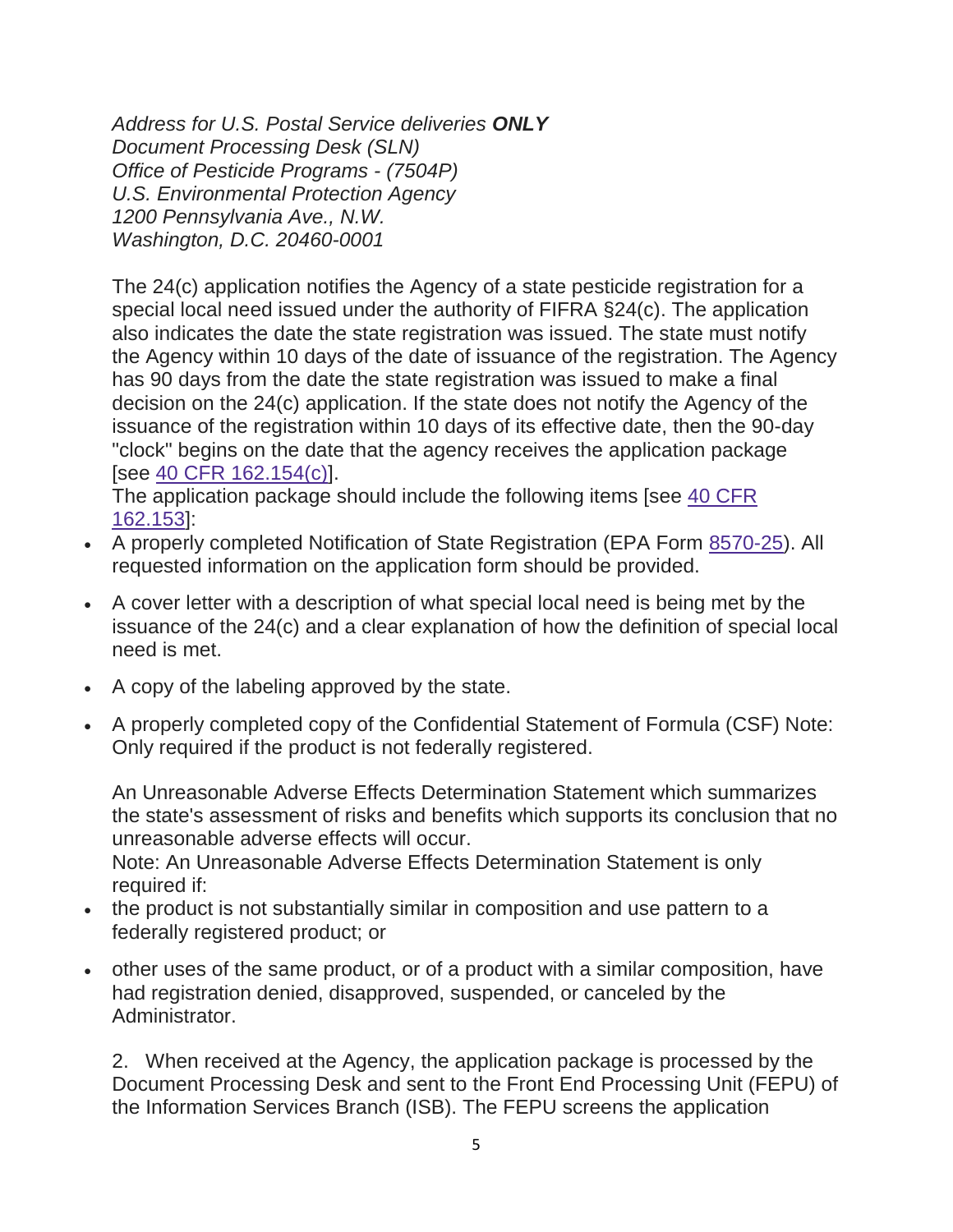package to ensure that the previously mentioned items are present (see [40 CFR](https://www.ecfr.gov/cgi-bin/text-idx?SID=1df1e2de5ed652c33dd6c5c21bf47cab&mc=true&node=sp40.24.162.d&rgn=div6)  [162.153\)](https://www.ecfr.gov/cgi-bin/text-idx?SID=1df1e2de5ed652c33dd6c5c21bf47cab&mc=true&node=sp40.24.162.d&rgn=div6). If any of the items is not properly completed or is missing, the application package is considered incomplete and is considered to be an improper notification. The Head of the FEPU notifies the state, in writing, with a copy to the registrant of record, of the deficiencies in the package and that if proper notification is not provided, "the 24(c) registration will be considered invalid as issued".

3. The state applicant is allowed 14 days from the date of issuance of the FEPU's notice to respond to the Agency with a completed application package. If there are any questions concerning the notification, the applicant may contact the head of the FEPU at (703) 305-5264. The 90 day "clock" will begin upon receipt of the resubmission.

4. If the state does not respond within 14 days, the FEPU prepares a written response to the applicant, and a courtesy copy to the registrant, stating that the Agency was not properly notified of the state registration, and therefore, without the requested information, "EPA considers this registration to have been invalid as issued." The 24(c) registration will not be valid as of the date EPA issues this letter. The Information Services Branch (ISB) Chief signs the letter, which, with associated materials, is returned to the state via certified mail.

5. If the application package is complete, the FEPU enters pertinent information into an on-line tracking system. The FEPU also publishes the 24(c) in the Federal Register (FR) Notice summarizing all recent state registrations made under FIFRA § 24(c) [see [40 CFR 162.153\(i\)\]](https://www.ecfr.gov/cgi-bin/text-idx?SID=1df1e2de5ed652c33dd6c5c21bf47cab&mc=true&node=sp40.24.162.d&rgn=div6) and sends the state an acknowledgement letter concerning the receipt and completeness of the application package.

6. At this point, the application and any accompanying data are forwarded to the Product Manager for review and determination as to whether the 24(c) registration is acceptable (refer to the Standard Operating Procedure for details). Any further communications would come either from the Product Manager (PM) or higher level officials as described in the SOP.

#### [Top of Page](https://www.epa.gov/pesticide-registration/guidance-fifra-24c-registrations#main-content)

## **Additional Information**

- If the [EPA Form 8570-25](https://www.epa.gov/pesticide-registration/pesticide-registration-manual-blank-forms) indicates in block 2 ("Product Is"), that the cited EPA Registration Number is a supplemental distributor registration, i.e., the Reg. No. is a three part number such as XXX-XX-XXX, the PM notifies the state that the 24(c) is invalid as issued. The 24(c) must be issued based on the §3 registration of the product on which the distributor registration is based (see issues 17 & 29).
- If data/studies are submitted in support of a  $24(c)$  application, the following applies:
- $\circ$  When full studies are submitted in support of a 24(c) application, they must comply with Pesticide Regulation Notice 86-5 format (PR Notice). Studies that pass the PR Notice 86-5 screen will be entered into the Agency maintained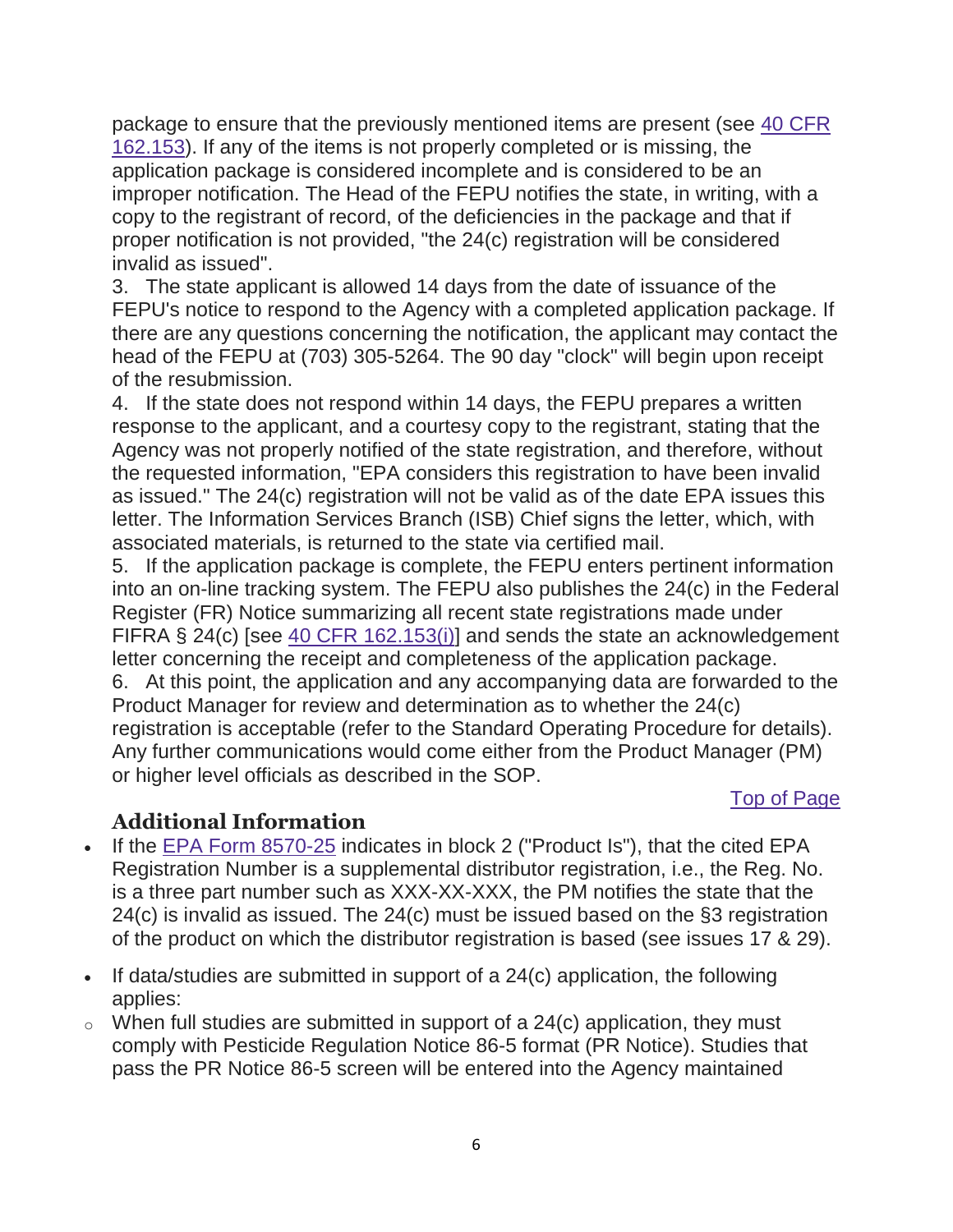collection of documents of regulatory significance called the Pesticide Document Management System (PDMS); and archived onto microfiche.

- o When data are submitted that do not constitute a formal study or are embedded in correspondence, compliance with PR Notice 86-5 format is not a requirement. The data will be retained in the 24(c) file and will not be added to the PDMS collection.
- Provided it is validly issued, a 24(c) registration which is an amendment to a federally registered product that has a use pattern similar to the registered product may only be disapproved if that product: (a) has been previously denied, disapproved, suspended or canceled by EPA because of health or environmental concerns, or voluntarily canceled subsequent to a notice of intent to cancel, (b) would cause an imminent hazard (i.e., should be suspended), or (c) may result in food residues not covered by tolerances.
- A 24(c) registration which is a new product is either substantially similar to a federally registered product or not similar. A 24(c) that is substantially similar to an existing federal product has the same status as an amendment. A 24(c) registration which is determined not to be substantially similar to a federally registered product is subject to additional requirements and is subject to disapproval on reasonable grounds.
- If it is determined that a disapproval is likely, the product manager (PM) will issue a Notice of Intent to Disapprove the state Registration which will provide the reasons for disapproval. This notice will generally require the state to respond within 10 days of receipt of the notice and will invite the state to consult with the appropriate Agency designee [\[see 40 CFR 162.154\(a\)\(2\)\]](https://www.ecfr.gov/cgi-bin/text-idx?SID=1df1e2de5ed652c33dd6c5c21bf47cab&mc=true&node=sp40.24.162.d&rgn=div6). The state applicant may request, within 10 days of receipt of this notice, that the PM Team consult with appropriate state officials prior to the final decision on disapproval.
- If an application falls under a general disapproval, disapproval must occur within a 90-day review period and prior to disapproval, the state shall be notified, in writing, of the Agency's intent to disapprove, and the reasons for disapproval.
- If an application falls under a special disapproval, that is, the registration would constitute an imminent hazard or may result in a residue on food or feed exceeding or not covered by a tolerance, exemption or clearance, disapproval may occur at any time. The state does not need to be notified prior to a special disapproval of the Agency's intent to disapprove as required for general disapprovals. EPA will notify the state as-soon-as practical of the special disapproval.
- If it is determined that labeling changes are necessary, the PM will prepare and issue a letter requesting that required labeling changes be made. The letter will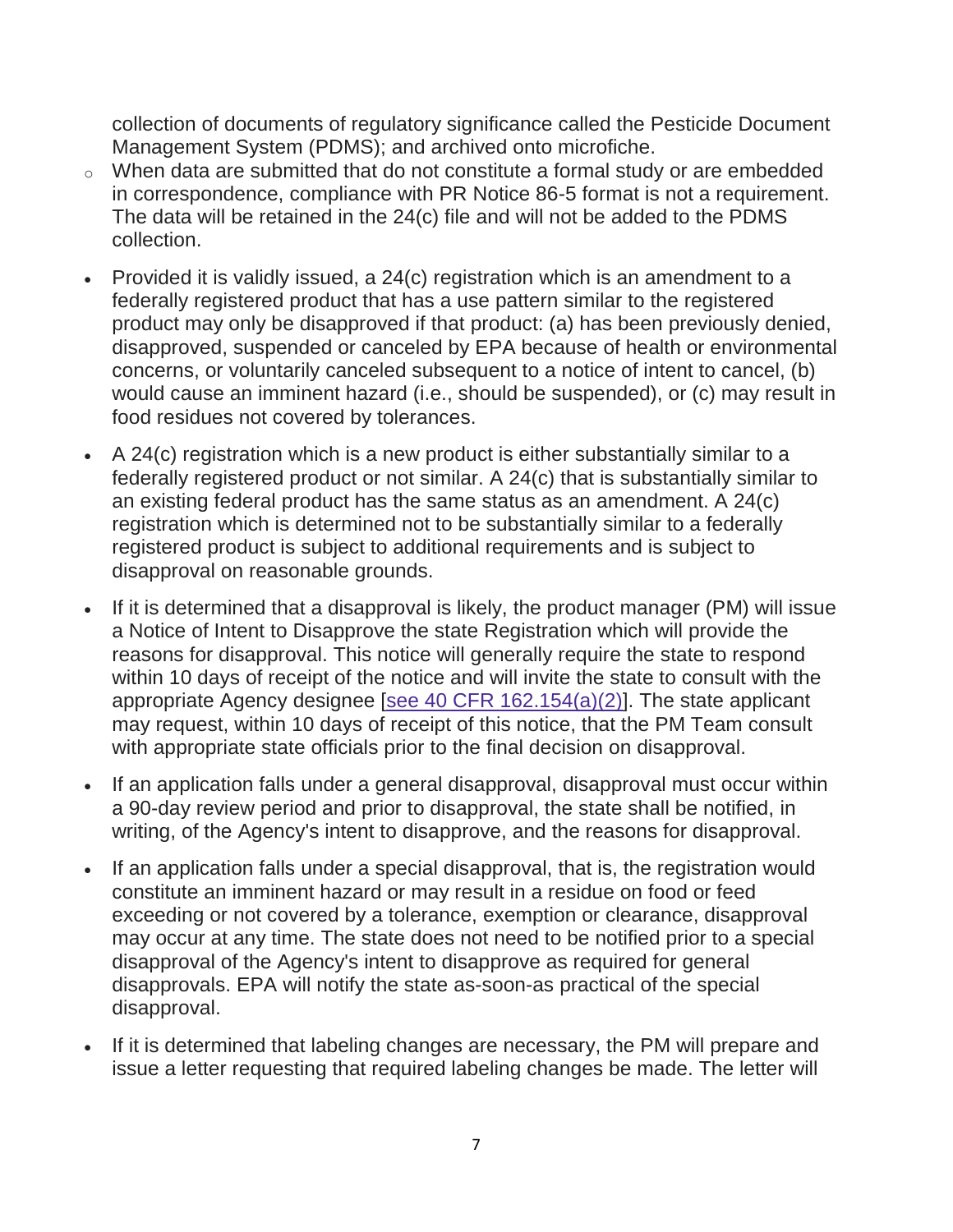direct that one copy of the amended labeling be submitted from the registrant, through the state, and to the Agency.

- If the state applicant was issued a Notice of Intent to Disapprove, and it is determined that there are no longer reasons for disapproval, the PM team will prepare a letter to the state notifying them of the Agency's change in position.
- When a 24(c) is disapproved, the Product Manager prepares and publishes a Federal Register Notice which announces the disapproval of the 24(c) registration.
- **Rescission of Previously Issued Disapproval**. In order to rescind a previously issued disapproval, the PM Team must receive a submission from the state that issued the 24(c) addressing previously noted deficiencies. Upon completion of the review process, if it is determined that all previously noted deficiencies have been resolved, the PM will prepare a letter that rescinds the former disapproval. The letter addresses resolution of deficiencies and informs the issuing state that the disapproval is rescinded. The PM will publish a notice of the rescission of disapproval in the Federal Register
- **Request to Amend a 24(c) Registration**. In order to process an amendment, the PM Team must receive the amended 24(c) registration from the state that issued the 24(c).
- **Request to Withdraw a 24(c) Registration**. In order to process a withdrawal, the PM Team must receive a request to withdraw the 24(c) registration from the state that issued the 24(c).
- **Request to Voluntarily Cancel a 24(c) Registration**. In order to process a voluntary cancellation, the PM Team must receive a request from the registrant that maintains the 24(c) registration. Also, the registrant should send a copy of the voluntary cancellation request to the state that issued that 24(c). A Federal Register Notice will be issued which allows 90 days from date of publication for comment on the request. A cancellation order listing the 24(c) registration number will be prepared and signed. The cancellation order is then sent to the registrant via certified mail and cancellation information is posted to OPP data systems. A registrant can choose to withdraw a request for voluntary cancellation during the comment period by submitting a request in writing to the Agency. If a third party is interested in the continuance of the registration, they should contact the appropriate registrant.

[Top of Page](https://www.epa.gov/pesticide-registration/guidance-fifra-24c-registrations#main-content) **General Policies: Questions and Answers About §24(c) Registration Definition of Special Local Need**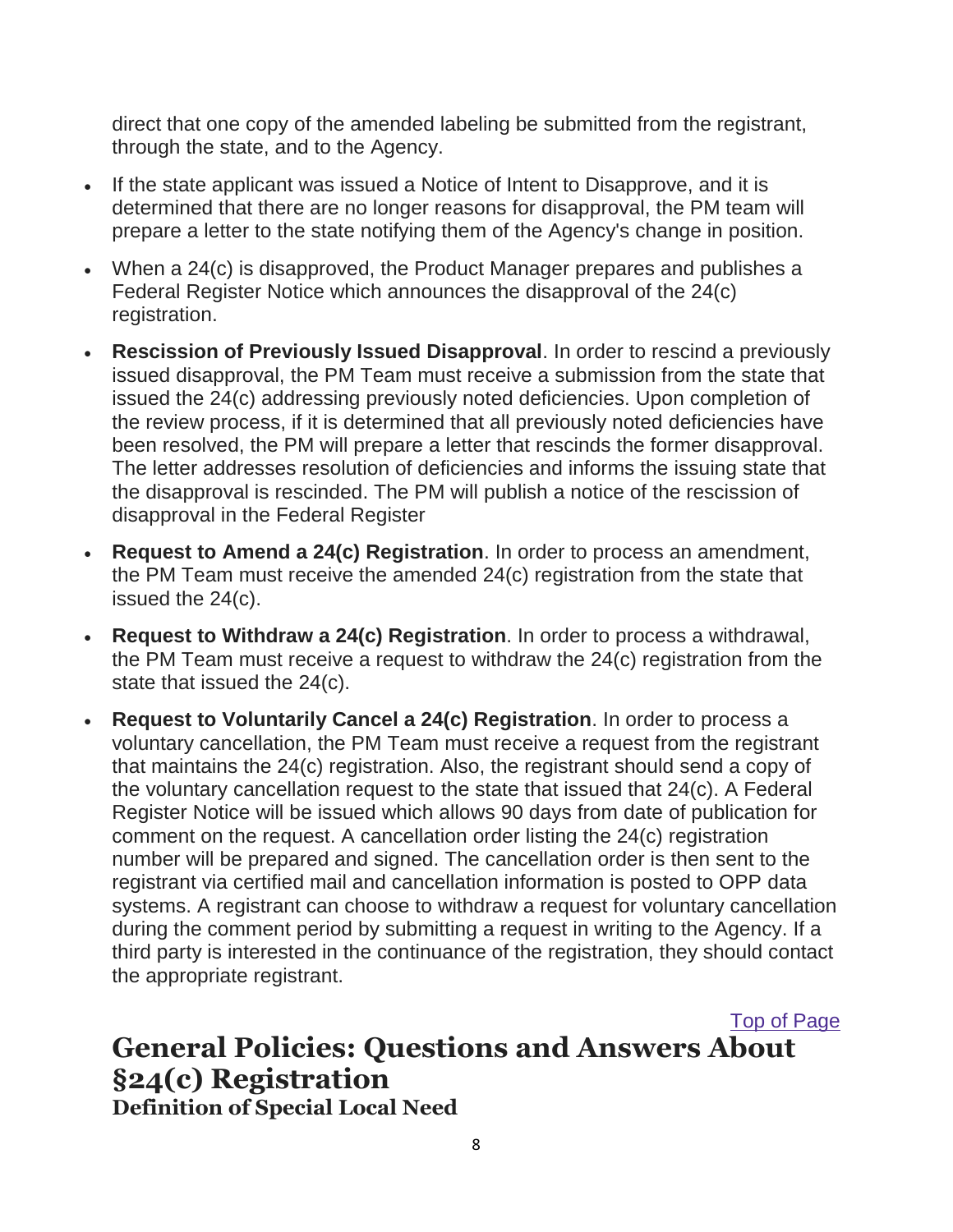1. Issue: What is the definition of "Special Local Need"?

Response: 40 CFR 162.151 states that special local need (SLN) means an existing or imminent pest problem within a state for which the state lead agency, based upon satisfactory supporting information, has determined that an appropriate federally registered pesticide product is not sufficiently available. EPA's current interpretation of this definition of SLN is as follows:

a. "...existing or imminent pest problem..." means a problem which already exists or is likely to exist.

b. "...based upon satisfactory information an appropriate federally registered pesticide is not sufficiently available..." means a state can document that a federally registered product a) is not available in the state for the desired site(s) to adequately control the target pest(s), or b) cannot be applied without causing unacceptable risks to human health or the environment, or c) is necessary to maintain an IPM, resistance management, or minor use pest control program, or d) could be replaced by a formulation that poses less risk to man or the environment.

States may consider uses such as the following as candidates for special local needs: new method or timing of application, new crop/new site, new pest, changed rate, application in particular soil type, new product/different formulation, and products useful in managing pesticide resistance in a particular crop. States generally may not consider a price differential between products as a candidate for a special local need.

When submitting a 24(c) notification to the Agency, the state should include in the cover letter a description of what special local need is being met by the issuance of the 24(c) and a clear explanation of how the definition of special local need is met.

2. Issue: Are there circumstances under which §24(c) registrations should not be issued?

Response: Yes, a 24(c) registration should not be issued under any circumstance that would trigger further data requirements for a §3 registration to be issued. A 24(c) registration must meet all the requirements of a §3 registration, and there must be data to support the use. Expanding the use pattern of a §3 label would be inappropriate if the added exposure would raise human or environmental risk concerns. Situations such as the chemical is under special review or the §3 label restricts the use to specific geographic areas because of groundwater concerns, and the 24(c) would expand the use in a manner that could contaminate groundwater, a 24(c) should not be issued without consulting with the product manager responsible for the chemical/use pattern. If the state can demonstrate that the recommended 24(c) registration constitutes no added exposure or risks, or that the exposure or risks are reduced, a 24(c) may be appropriate. If a state has questions about a proposed 24(c), they should call the product manager responsible for the chemical/use pattern.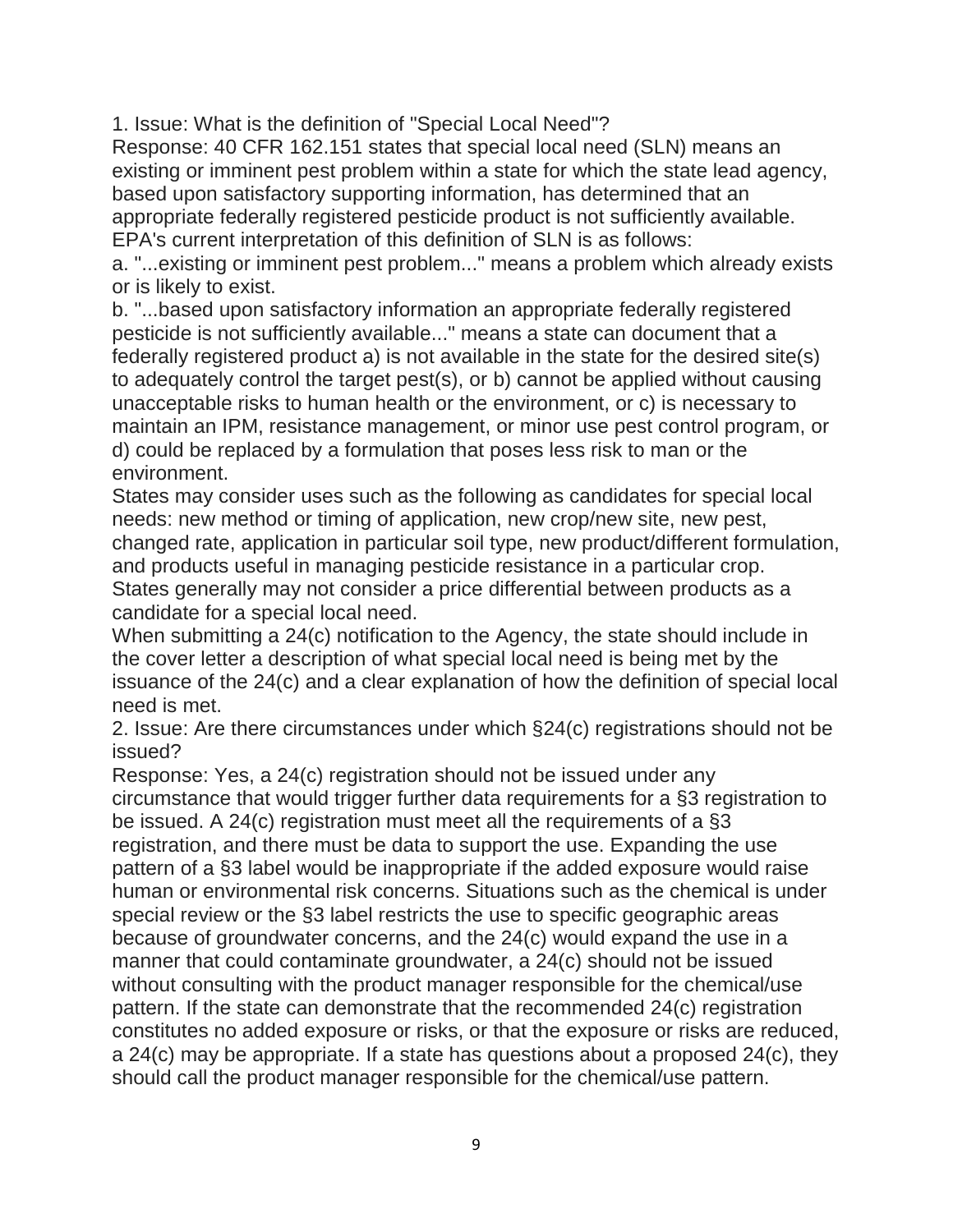EPA will make every effort to work with the states on the 24(c) program, but if there is the need, the Administrator may suspend a state's registration authority due to lack of, or failure to exercise adequate control by the state over §24(c) program as outlined in 40 CFR 162.155.

3. Issue: Can states issue §24(c) registrations which negate or void voluntary or mandatory restrictions on §3 labels?

Response: §24(c) of FIFRA allows states to amend federally registered products to meet specific local needs. Such amendments may take the form of new uses or new use directions which may differ from those on the §3 label. However, to the extent that such provisions negate or void provisions of the §3 label in a manner that could raise risk concerns, the use of 24(c) would be inappropriate unless the state has data to demonstrate that the proposed change will not cause unreasonable adverse effects to man or the environment.

4. Issue: Can states use §24(c) registrations to impose more restrictive measures than are on §3 labels (e.g., reentry intervals, VOC programs, etc.)? Can states issue §24(c) registrations which limit the use of a §24(c) product to a subset of the uses on the §3 labels?

Response: Yes, under certain circumstances states may impose more restrictive measures than are on §3 labels, or limit use to a subset of uses on §3 labels. First, the state should determine by contacting the EPA Product Manager whether the labeling changes sought by the state may be accomplished by amendment to the §3 label of the product. If a label amendment is not feasible, the state would need to conclude that a special local need exists for a product with specific restrictions which are not currently available in that state and then proceed to issue a 24(c) registration. EPA encourages states to communicate their needs to the Product Manager and to work closely with the involved registrant(s) so that the most expeditious solution to the problem may be obtained.

5. Issue: Can §24(c) be used to implement special programs such as groundwater, endangered species, worker protection, etc. where the label will refer to or contain detailed, localized restrictions or use directions which are not on §3 labels?

Response: As stated in the response to issue 4, states may issue §24(c) registrations to implement more restrictive labeling under certain circumstances. If a state wishes to invoke these circumstances for broad programs covering many products, it may do so. However, EPA encourages the states to wait for EPA to initiate such programs nationally on §3 labels. In this way, labeling among products will be consistent and federally enforceable while still permitting requirements unique to each state. For example, EPA's groundwater program will involve a labeling statement which requires compliance with a state management plan developed by each state. Another example is EPA's endangered species program which will involve a labeling statement referring to a county-specific bulletin which describes where products may not be applied. While states may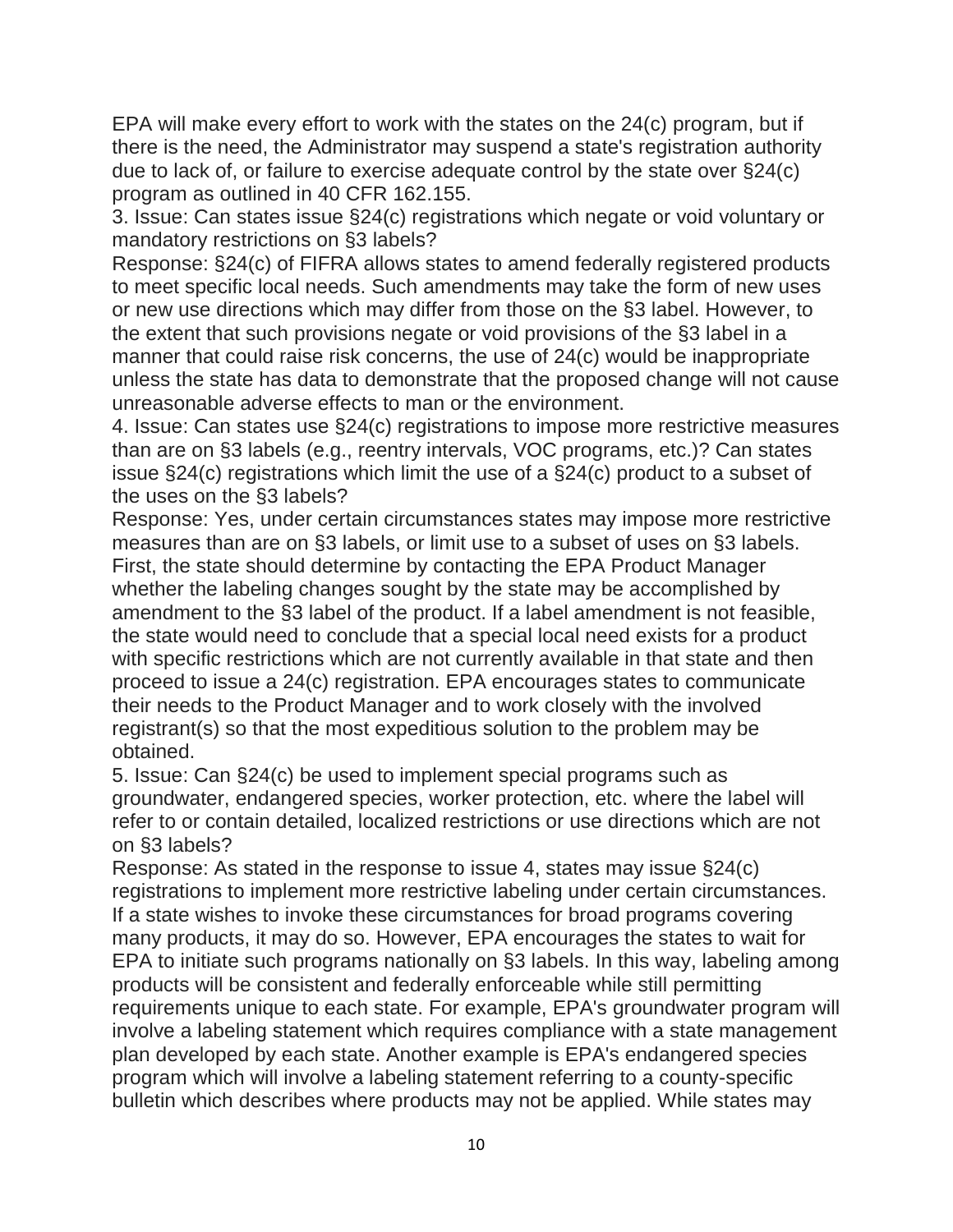choose to implement special programs sooner than EPA and to use §24(c) registrations as the vehicle, they may do so at a greater cost and may risk being inconsistent with EPA's programs.

6. Issue: Is offering growers a choice of products or a less hazardous formulation (to humans, non-target organisms, or other environmental component) an acceptable justification for a §24(c) registration?

Response: Yes. This would enable pollution prevention and risk reduction as determined by the state. The state would need to provide a clear explanation of the benefits and data to support the special local need. States must review the data prior to issuing the 24(c). This would include product chemistry data identifying the amount of active and inert ingredients, making sure all ingredients are cleared for food use by EPA, acute toxicity data on which the toxicity category and precautionary labeling would be based, and any additional data as needed such as residue, efficacy and environmental fate. In the case of a new formulation, the state generally will need to make a no unreasonable adverse effects finding.

7. Issue: Can states issue §24(c) registrations for the purpose of avoiding buildup of pest resistance?

Response: Yes. The avoidance of pest resistance can be described as a special local need if the state lead agency possesses satisfactory supporting information to document the need. Generally, such a finding can be supported only if the following criteria are met:

- The pesticide registered under the 24(c) must have a different mode of action from that already available or if registering two pesticides under a 24(c), they must have different modes of action.
- If there are currently registered pesticides, there is only one effective mode of action remaining.
- The pest has a history of developing resistance to existing or canceled pesticides which is documented through field studies or references to field studies. Information is needed on previously reported resistance incidences and economic impacts resulting from pest resistance.
- The currently registered pesticide has a history of resistance which is documented through field studies or references to field studies.
- Evidence must exist that the pest(s), use patterns, and climatic conditions for the proposed use under the 24(c) is the same or substantially similar to situations where resistance has been documented, i.e. similar pests, use patterns, and climatic conditions.
- A brief description of the implementation plan for resistance management and how the use under the 24(c) will fit into the plan.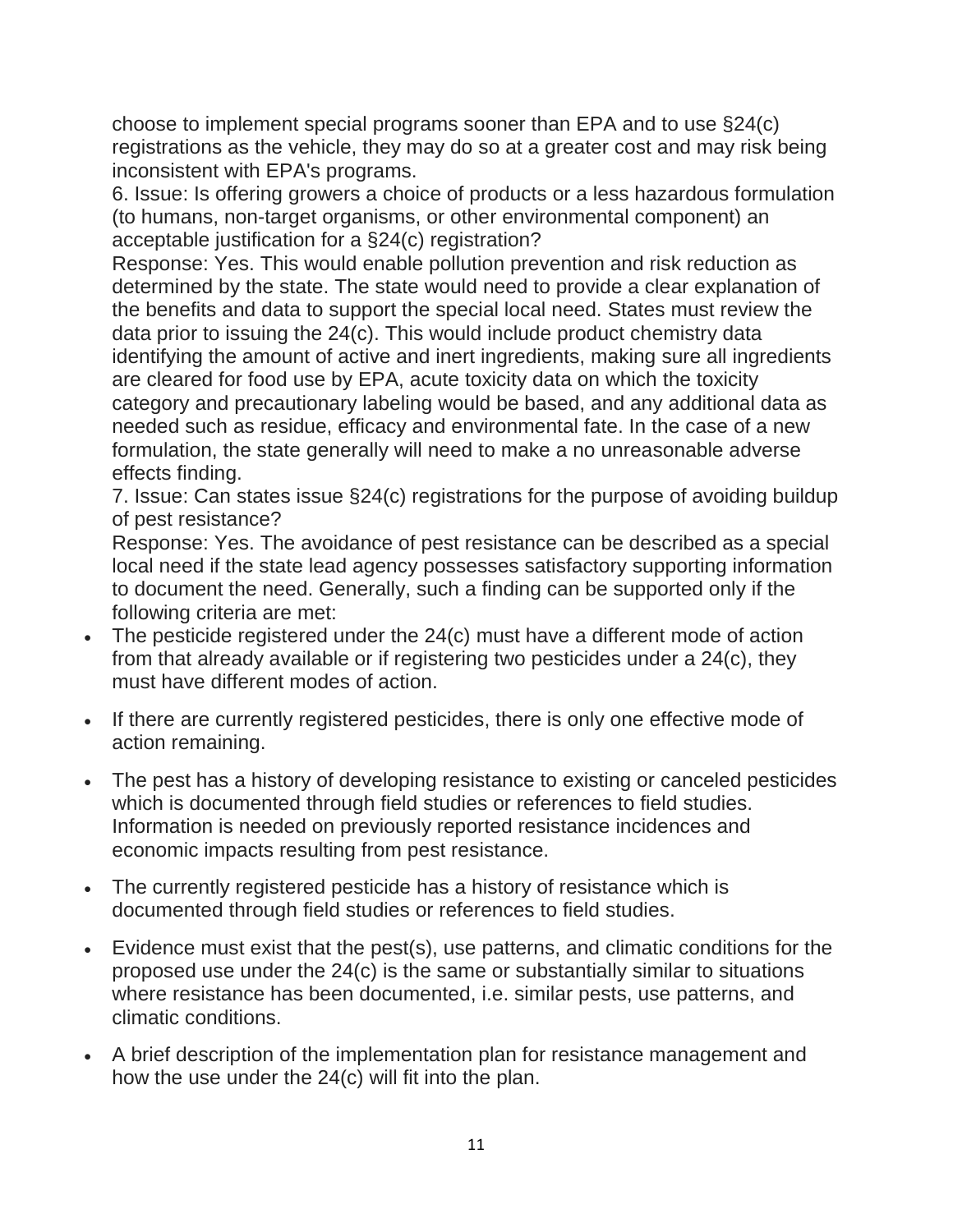8. Issue: When does a pest problem become regional or national in scope so that it should no longer qualify for §24(c) registration? How can states know whether a registrant is using §24(c) to avoid federal registration?

Response: The term "special local need" does not include situations such as interregional or nationwide pest problems. The purpose of this exclusion is to prevent a registrant from seeking special local needs registrations in many states rather than applying for and obtaining a federal registration. States are strongly encouraged to ensure that this does not occur. Generally speaking, If the same §24(c) registration is issued in more than five (5) states, states should start to question if the pest problem is a "special local need" and not "interregional" or "national" in scope. If the same §24(c) registration is issued in fifteen (15) states, generally, further §24(c) registration will be denied and the Agency will contact the registrant involved to discuss the situation. In situations where a commodity is grown in a limited number of states, the Agency may seek consultation with the registrant involved if a §24(c) registration is issued by all most all the states growing the commodity. The Agency realizes there are situations such as third party registration for a widely used herbicide where a 24(c) registration may be needed in multiple states based on local needs in each state. In this situation, states should provide an explanation as to why the situation is a "special local need".

Some resources the states can use to determine what other states have already issued 24(c)s for particular situations are CERIS (Center for Environmental & Regulatory Information Systems), Pest Bank or the EPA Regional Office. CERIS' telephone number is (317) 494-6614 or 494-6616.

[Top of Page](https://www.epa.gov/pesticide-registration/guidance-fifra-24c-registrations#main-content)

# **Administrative**

9. Issue: May a state issue a §24(c) registration for a use which has been voluntarily deleted from a federally registered product or lost through voluntary cancellation of products?

Response: A state may issue a §24(c) registration for a use which has been voluntarily deleted or canceled, but only if the state or registrant submits any missing data required to register or reregister that use. The Agency has already called in reregistration data for most products. If a registrant decides not to support certain uses, EPA publishes those uses in the Federal Register to determine if anyone else wants to support them. If no one wants to support them, they must be removed from the federal label. If a state wants to issue a §24(c) registration for an unsupported use, it must submit a letter, following the procedures given in the FR notice, describing the data to be submitted, if required, and providing a contact person. The state should contact the registrant if it has questions concerning what missing data are required to register or reregister a particular use. The Agency will then determine whether the studies to be provided are likely to be adequate. If so, the state will be advised to submit the studies with the §24(c) application. When received, the studies will be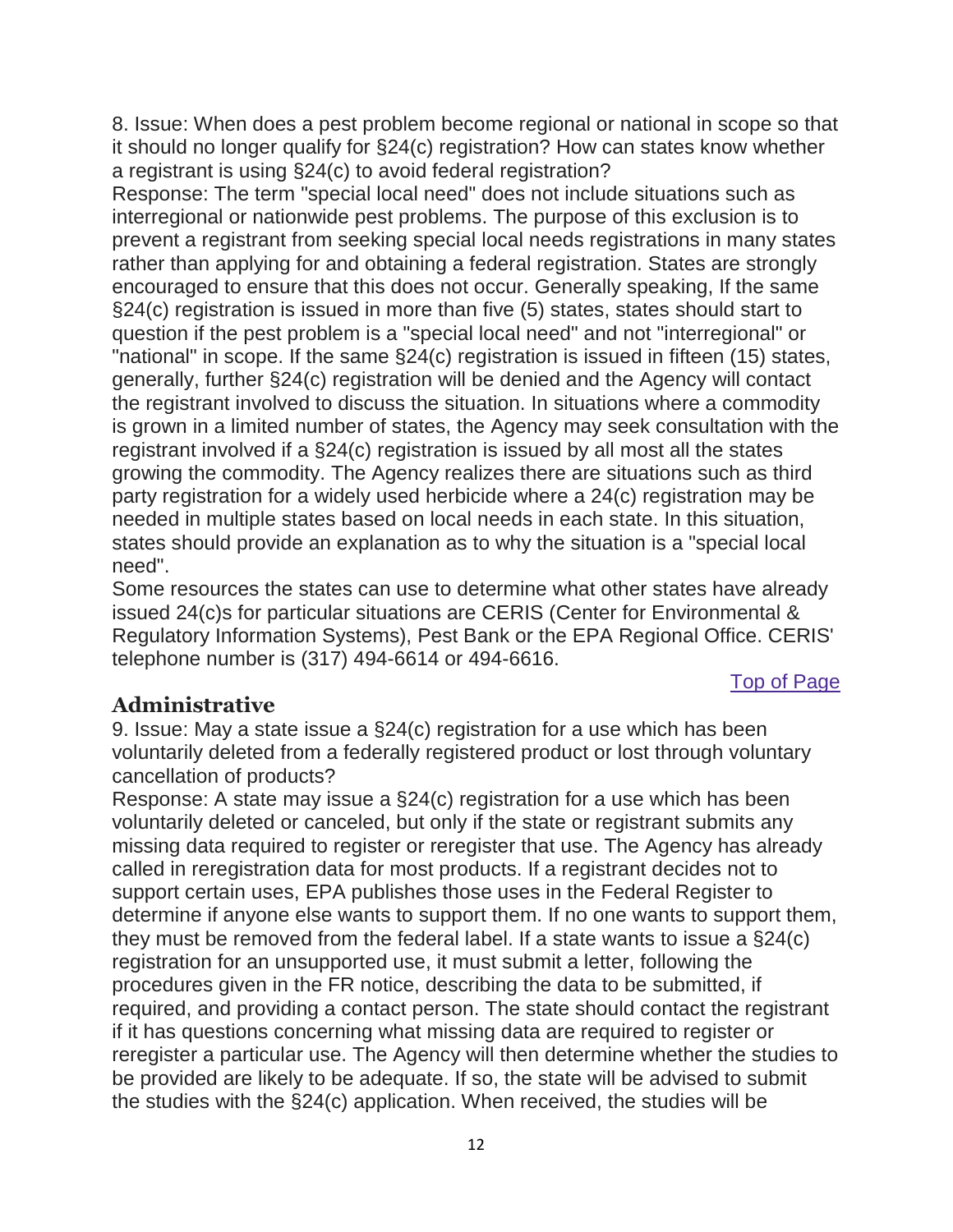reviewed by the Agency and a determination will be made on the acceptability of the §24(c) registration.

10. Issue: Should states set time limits for §24(c) registrations? If so, how long should the limits be? Why does EPA not recognize the states' expirations dates? Response: The states are encouraged to set time limits. However, since §24(c) registrations are deemed by FIFRA to be §3 registrations after 90 days, EPA generally is not in a position to impose time limits on §24(c) registrations. So long as the §24(c) registrant complies with FIFRA requirements for maintaining the registration (e.g., fee payment), EPA will not cancel the registration even if the state has done so, unless the registrant voluntarily cancels the product or EPA has a cause to issue a notice of intent to cancel. Of course, the product may not be legally sold or distributed in the state if the state has canceled the registration. The state should encourage the registrant to cancel the 24(c) with EPA either by filing a voluntary cancellation request or by not paying the annual pesticide registration maintenance fee.

11. Issue: How does a registrant or state notify EPA in order to voluntarily cancel a §24(c) registration?

Response: It is necessary for EPA to receive a cancellation request from the registrant of record. It can be a copy of a letter sent to the state or can be sent directly from the registrant. Under present policies, the states cannot eliminate §24(c) registrations from EPA's system without receiving authorization from the registrant.

12. Issue: What is the status for use of a product in 90-day period between state approval and EPA denial (if denied)?

Response: When the state issues the §24(c) registration it is assumed to be valid and the product may be sold or distributed and used after that time. If a disapproval is issued, sale and distribution by the registrant or other persons would be in violation of §12(a)(1)(A) beginning on the date of disapproval. However, use may continue unless the disapproval notice states otherwise. EPA may rescind the right for a state to issue a 24(c) registration if the state's registrations are routinely denied or found unacceptable.

13. Issue: What is the status for use of a product when the state receives a certified letter from EPA indicating the registration is invalid as issued? Response: Under EPA's new procedures, when an application package is incomplete, the Agency considers this to be an improper notification of state registration. The Head of FEPU notifies the state, in writing, of the improper notification and that if the proper notification is not provided, the §24(c) registration will be considered invalid as issued. If the state does not respond within 14 days, FEPU prepares a written response to the applicant (cc:registrant) stating that the Agency was not properly notified of the state registration, and therefore, without the requested information, EPA considers this registration to have been invalid as issued. The §24(c) registration is no longer valid.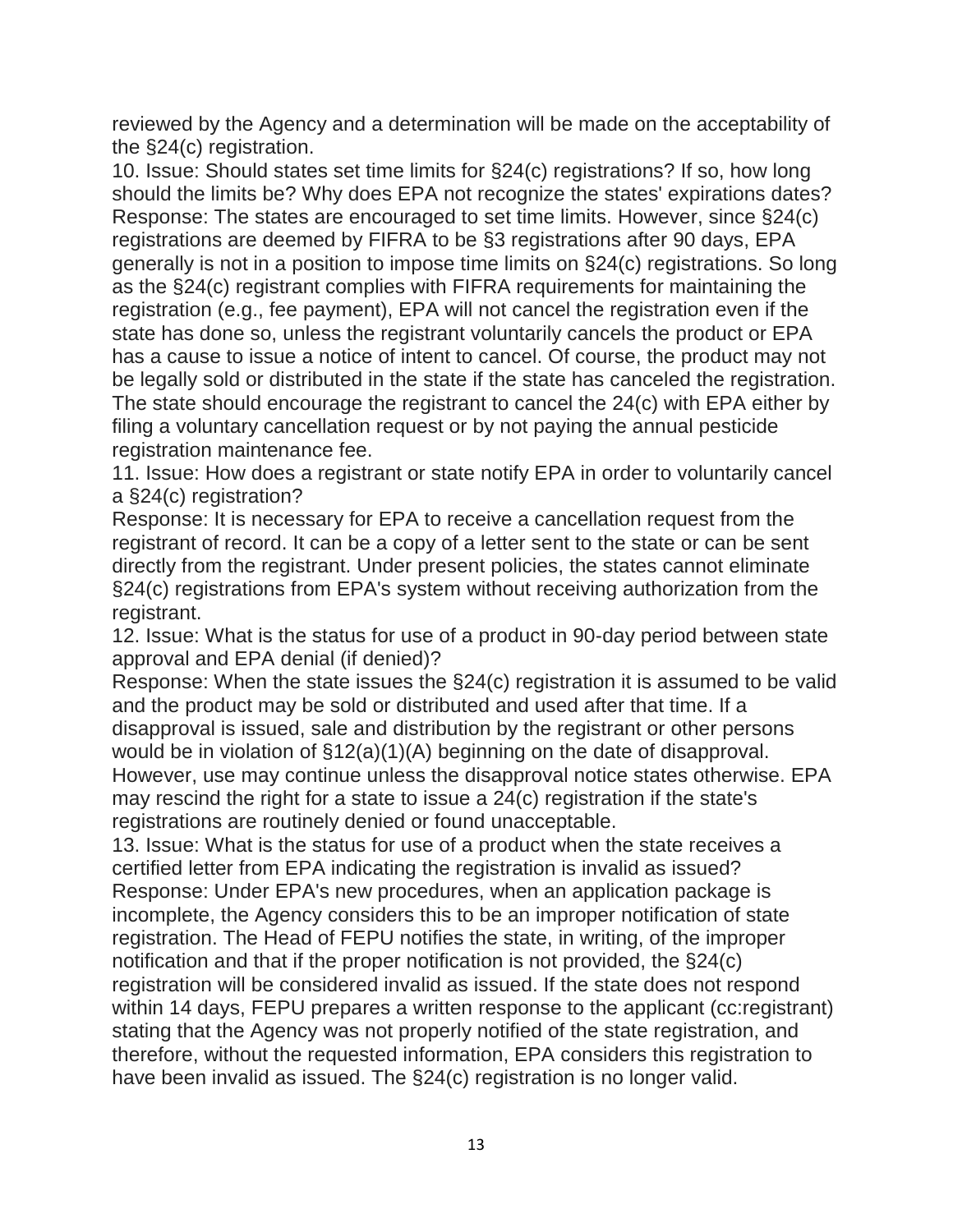14. Issue: Can a distributor request a §24(c) registration prior to the §3 being registered?

Response: No, distributor registrations are based on a federal registration and cannot differ from the basic registration except that the product name and the company name and address may be different than the basic manufacturers label or the distributor label may contain a subset of the uses from the basic registration. Until the basic registration has been accepted for other uses, the distributor cannot know what the accepted label will be. In addition, for the reason outlined above the basic registrant must request a §24(c).

15. Issue: How should states review a §24(c) request on a product which does not have federal registration?

Response: States may register new products only in accordance with 40 CFR 162.152(b)(2). Where such new products have a composition or use pattern different from a federally registered product, or where use of a similar product has previously been denied, disapproved, suspended, or canceled by EPA, the states must make a determination prior to registration that the use of the product will not result in unreasonable adverse effects on the environment. The state must certify to and provide a rationale for this determination in the notification of registration sent to EPA.

16. Issue: Can more than one §24(c) registration be issued for the same use in the same state?

Response: Yes, however, the state should ensure that additional §24(c) registrations are necessary to meet a state's special local need and adequate data have been submitted to support the use. Data submitted with the first §24(c) registration may satisfy this requirement.

17. Issue: Can states issue §24(c) registrations citing a supplemental distributor registration?

Response: A supplemental distributor product can be used for a 24(c). The 24(c) is issued on the §3 registration on which the distributor registration is based. The distributor product is the same as the §3 registration and is incorporated under the §3 registration. The 24(c) should be issued on the §3 registration even if the distributor product is the only product available in that state. A separate 24(c) registration is not needed for the distributor product. With the approval of the basic registrant, the distributor may produce a 24(c) label based on the basic registrant's label.

18. Issue: Can a state issue a §24(c) registration citing more than one §3 registration?

Response: No, each §24(c) registration must cite only one §3 registration.

[Top of Page](https://www.epa.gov/pesticide-registration/guidance-fifra-24c-registrations#main-content)

### **Enforcement**

19. Issue: What should states do when they obtain information that other registrants are possibly misusing the §24(c) registration process?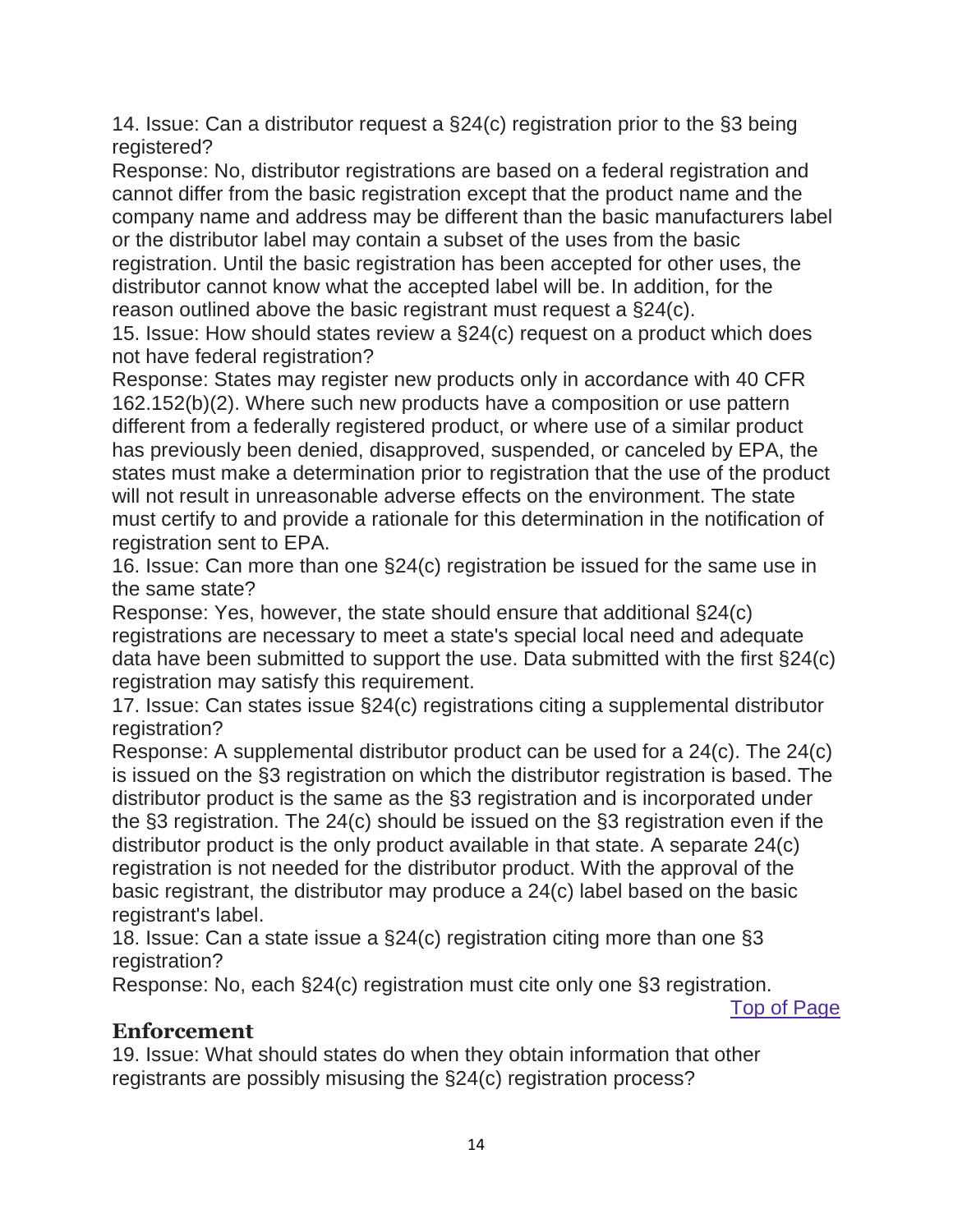Response: For clear enforcement issues, states should make referrals to the Regional enforcement office. If it is more of a policy issue question, state officials should call the §24(c) Coordinator through the Registration Division main office (currently 703-305-5447).

20. Issue: What should be done with old, expired §24(c) registrations? Some products were only used with §24(c) product labeling, their §3 usages being made obsolete by other better products.

Response: A state may choose to provide a period of use for existing stocks or may choose to prohibit the use of existing stock. However, the product would continue to be registered with EPA unless the fees were not paid or other appropriate action under §6 occurred. If EPA cancels or suspends the product, use will be permitted, if at all, in accordance with any existing stocks order issued by the Agency.

21. Issue: Can a product be used up according to the §24(c) product label as long as it is in the possession of the user?

Response: Yes, unless either the state, if it has such authority, or EPA has prohibited the use of the product as part of a cancellation order. To date this has been a rare occurrence.

22. Issue: What should states do when they discover that a §24(c) registration issued in one state is being used in another state?

Response: It is a misuse to use a §24(c) product in a state if it is not registered in that state. The state should inform the EPA Regional Office of enforcement and followup with appropriate enforcement action.

#### **Data Requirements**

23. Issue: What are EPA's guidelines relative to the age of residue data (applicability of older methods when recovery data are included)?

Response: There is no specific date before which residue data were generated that leads to automatic rejection of that data. Provided the analytical method has been properly validated (control, spiked, and treated samples) and measures the total residue of concern as expressed in present tolerances, and is otherwise consistent with current Agency requirements that residue data would be considered valid.

24. Issue: How restrictive should states be relative to accepting residue data and their conformity to GLP (# of replications, dosage rate relative to label rate, etc.)? Is non-GLP data acceptable for a §24(c) registration?

Response: Although any new data should follow GLP, non-GLP data are not automatically rejected. The data submitter should point out why the data do not meet GLP and submit a rationale as to why the departure does not invalidate the data. The key factors that EPA looks for in residue data are (1) evidence that the pesticide was applied according to label directions resulting in highest residues (maximum application rate, maximum number of applications, shortest interval between applications and shortest preharvest interval) and (2) recovery data showing the analytical method was capable of measuring the total residue of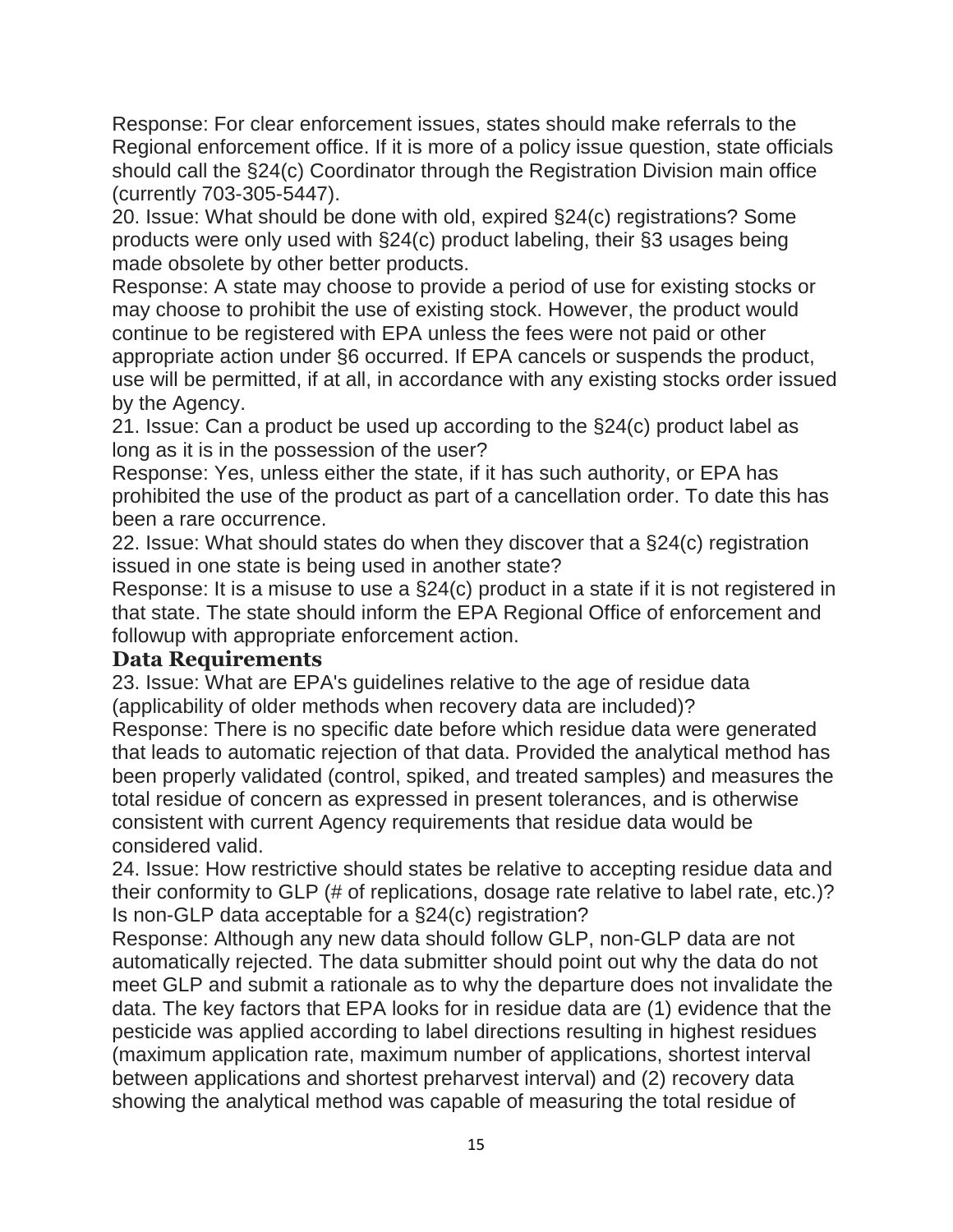concern. Any studies not meeting these two requirements are likely to lead to rejection of the §24(c) registration.

25. Issue: What data does EPA require to be submitted to EPA with a §24(c) registration? Residue and efficacy data have been the primary supporting data for most §24(c) registrations in the past. However, EPA has been turning down or requiring revisions of §24(c) registrations due to environmental and toxicological concerns. If this type of data is required with a §24(c) registration, states need to know.

Response: No data should be submitted to EPA unless it is requested or the state is unable to review it. If a state is issuing a §24(c) registration for a new product that meets any of the criteria in §162.153(c), the state is required to ensure that there are no unreasonable adverse effects. If the state is unable to make this determination, it should submit the data to the Agency with the §24(c) notification and EPA will review it and make the determination.

26. Issue: If a tolerance for a crop was issued many years ago and EPA no longer considers the residue data adequate, can states issue a §24(c) registration to add the new use covered by the tolerance? Would additional residue data be required?

Response: The state can issue a §24(c) registration as long as there is a tolerance in place. There is a possibility that the Agency may request additional residue data during review. In the circumstance where a regional tolerance exists. the state should contact the product manager to find out what additional data may be needed to allow consideration of a SLN.

27. Issue: What type of information does EPA need to keep a SLN for seed use non-food. If EPA has a legitimate concern about carryover to subsequent crop what kind of residue information is needed?

Response: The term "seed use" could be interpreted to mean direct application of a pesticide to seeds before planting (seed treatments) or application in the field to crops grown for seed. We will discuss these separately.

With regard to seed treatments the use can be considered non-food only if a radiotracer study shows no uptake of radioactivity into the aerial portion of the crop (or into the underground portion of root crops). Our experience with such studies is that it is quite unlikely a seed treatment will be considered a non-food use. In most cases a tolerance is established at the detection or quantitation limit of the analytical method on the crop grown from the treated seeds.

[Top of Page](https://www.epa.gov/pesticide-registration/guidance-fifra-24c-registrations#main-content)

Applications to crops grown for seed can be considered non-food uses if the following two conditions are met:

(1) Subsequent to treatment no parts of the crop will be diverted to use as human food or livestock feed.

(2) There is no likelihood of residues in crops grown from the harvested seed.

Each of these two conditions is discussed in more detail below.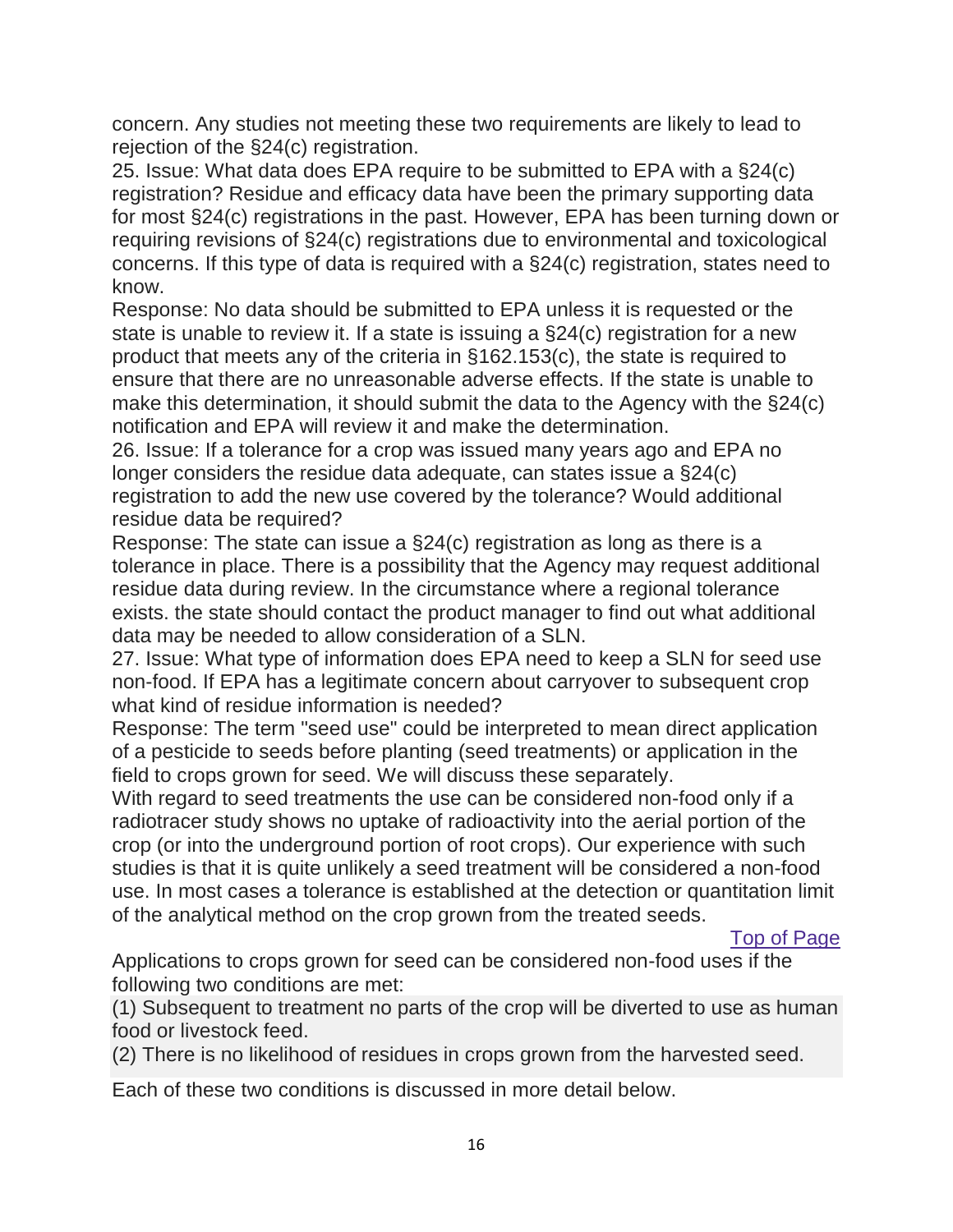In some instances the first condition may be met by the timing of the application. In other words, the condition is met if the pesticide is applied to the seed crop at a point when it is no longer fit for consumption. An example would be use of a desiccant on carrots or radishes near the time of seed harvest. At this time the roots would no longer be desirable as a food.

In those cases where the application timing does not satisfy the first condition, there are two other possible means of meeting that condition:

(A) The state in which the registration is sought provides assurance through some regulatory process that the seed crop will not be diverted to food or feed. This assurance must include all crop parts that could be consumed by humans or livestock. Crops of special concern are alfalfa, clover, and grass, which may be cut for hay or whose seed screenings may end up as animal feed. The first example of a state using this procedure was Washington for registration of pesticides on alfalfa grown for seed.

(B) Cultural practices information is submitted showing how the seed crop may be distinguished from the corresponding food crop and how the seed crop is not commercially viable as a food crop. Examples of such cultural practices might be smaller crop spacing preventing adequate root formation or planting in a different season to encourage bolting versus head formation.

Some general statements can be made at a crop grouping level with regard to the chances of the first condition being met. Most cole crops, leafy vegetables, and root crops grown for seed have a good chance of meeting this requirement. On the other hand, crops where the seeds themselves are major raw agricultural commodities such as grains, beans, and peas have very little chance of non-food registrations. Cucurbits and fruiting vegetables are probably not eligible for nonfood uses since the fruit is still edible at the stage when the seeds have formed. Now we will address the second condition to be met for a non-food use: "There is no likelihood of residues in crops grown from the harvested seed." In many cases this condition may be met without actual residue data on the harvested seed or the crop grown from that seed. The registrant and/or state should consider data or information on the following factors when calculating a theoretical residue in the crop grown from the harvested seeds.

- Weight of seed
- Weight of edible portion of following crop
- Total weight of following crop

(The above weights could be expressed in terms of an individual seed/plant or on a per acre basis. In either case the figures would allow an estimate of the dilution of residues due to growth of the plant.)

Tolerances on other crops with similar rate and preharvest interval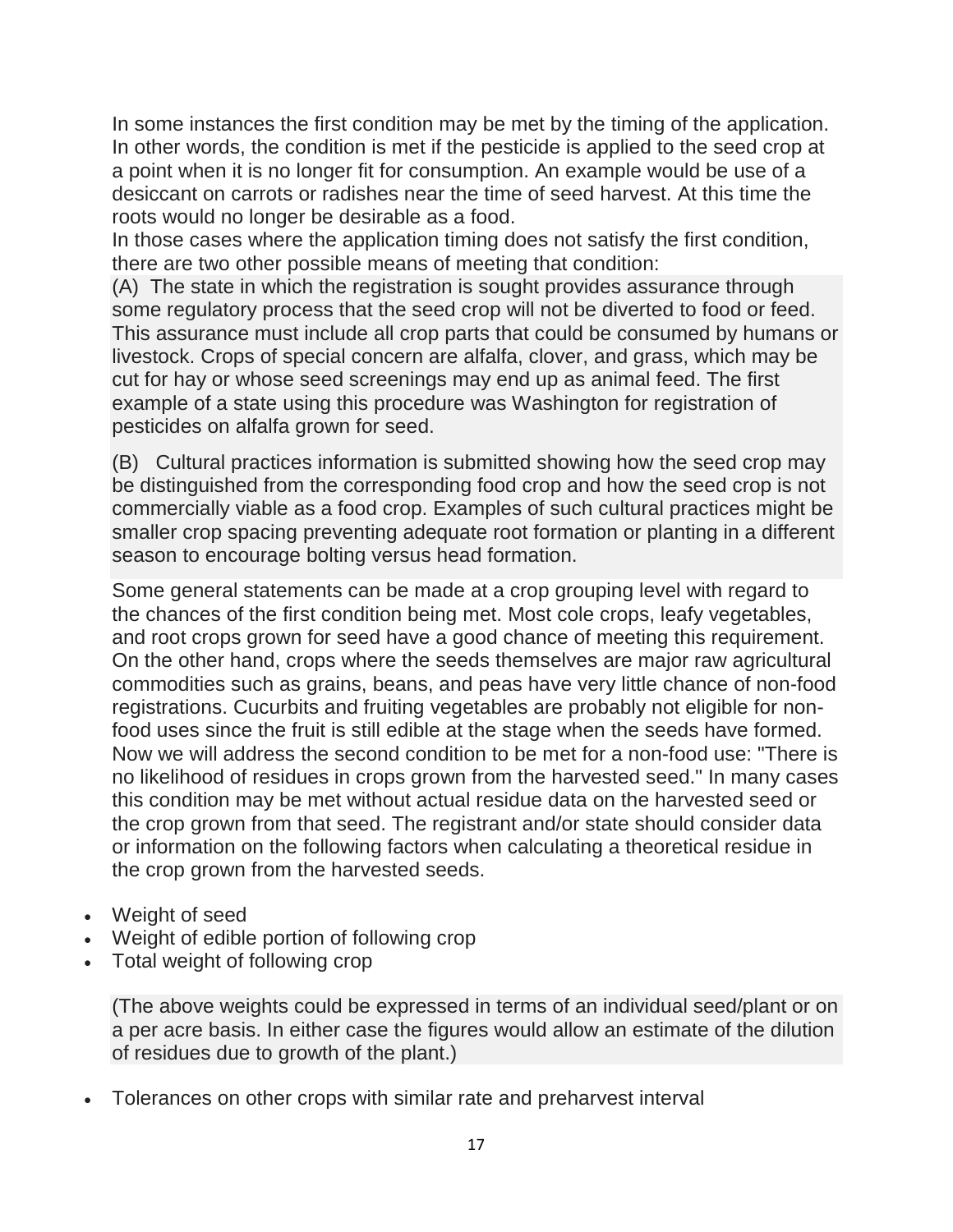• Information as to whether the seeds are directly exposed to the pesticide spray

(The above two factors can be used to estimate maximum likely residues on the harvested seeds.)

- Seed treatment data for the pesticide on other crops
- Degree to which the pesticide translocates (how systemic?)
- Half-life of the pesticide on other crops

(The above three factors can be used to estimate how much pesticide might move from seed to the growing crop.)

### [Top of Page](https://www.epa.gov/pesticide-registration/guidance-fifra-24c-registrations#main-content)

If a calculation using reasonable assumptions and taking into account the above factors indicates residues in the raw agricultural commodity grown from the harvested seeds will be well below (for example, one order of magnitude) the detection limit of the analytical method, then condition two would be met. On the other hand, if the calculation shows residues close to or above the detection limit, actual residue data on the harvested seeds and/or following crop will be required to show that the use can be considered non-food.

### **Third Party Registrants**

28. Issue: Can EPA help the states develop a standard and effective liability disclaimer for third party registrants?

Response: While EPA might assist the states in developing acceptable disclaimer language for third party §24(c) registrations, whether such disclaimers would be effective in court is a matter of individual state tort law, and is therefore, beyond the control of EPA.

29. Issue: How will the agency address third party applications that do not have the support of the basic producer?

Response: The Agency expects the state to make every effort to ensure that the 24(c) issuance is agreed to by the registrant. The Agency believes that FIFRA and EPA regulations do not prevent the state from issuing a registration to a third party applicant even if the registration does not have the support of the basic registrant. In such instances, the third party registrant would actually become the registrant and would be responsible for maintenance fees, any data to support the 24(c) product, the addition of required label language for worker protection standard, endangered species etc, and all other obligations of a registrant under FIFRA.

#### **Communication**

30. Issue: How can a state find out what EPA's response to a §24(c) registration would be prior to actually submitting the registration?

Response: The state should contact the appropriate Product Manager with specifics on the proposed 24(c) registration. If the state does not know who the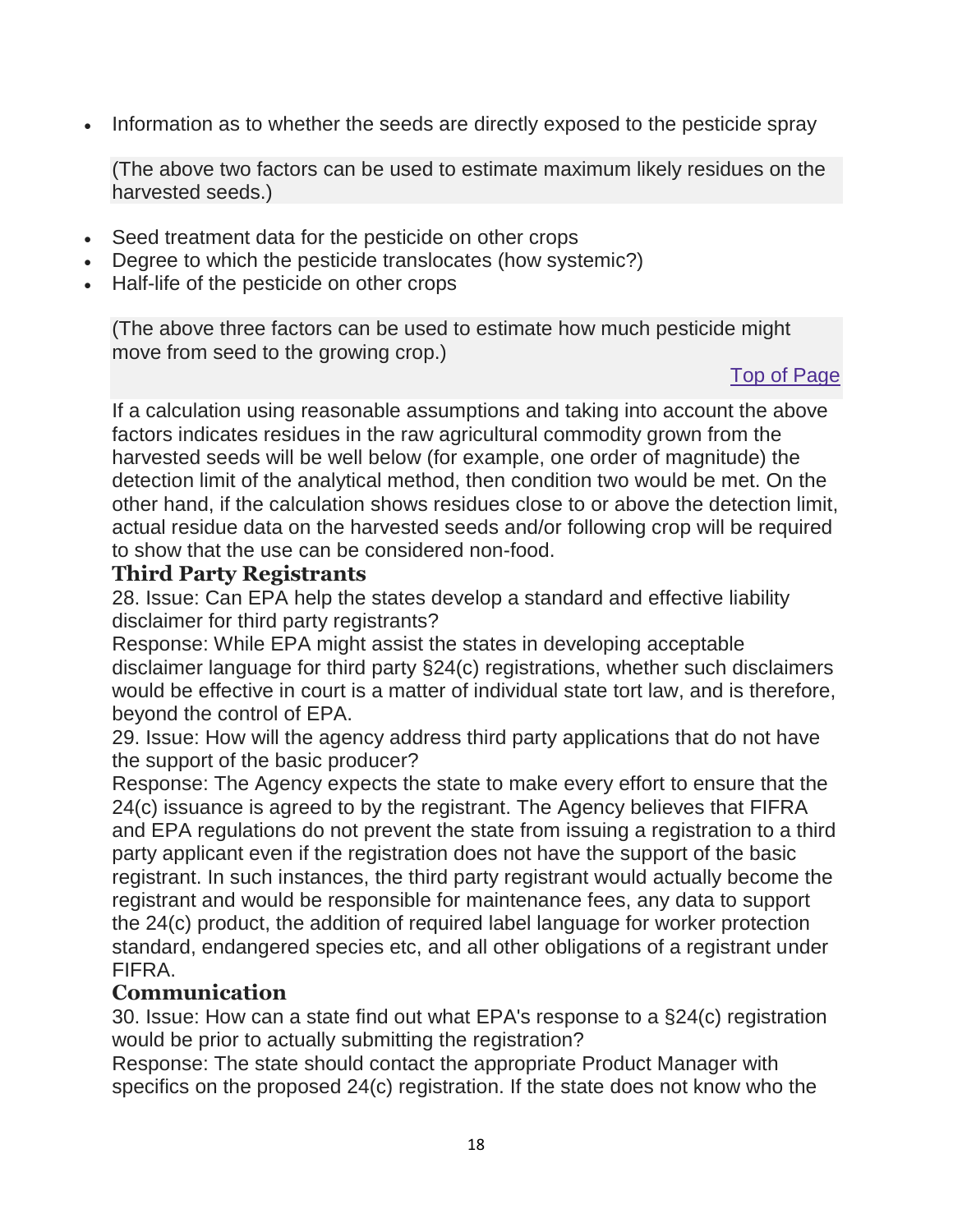appropriate Product Manager is, the state should contact the appropriate Branch Chief in the Registration Division who can indicate which PM to contact.

31. Issue: Could states be given a list of product managers by active ingredient? States need a list of people they can call on for a given registration to ask about special requests [i.e., residue data requirements on seed crops, environmental fate questions, residue data comprehensiveness questions, labeling format, precautionary statements on a §24(c) registration].

Response: The current PM/a.i. list is over one hundred pages long and is being updated. It changes frequently due to new active ingredients and switches between PM. It is our hope that the recently established Information

Management Strategy Group (which includes the states) will be able to make available an electronic list in the near future. We have included in this document a one-page summary listing the Product Managers and the types of products they manage.

32. Issue: Should EPA make available a listing of issued §24(c) registrations to all states? If so, what method would be preferable?

Response: The states should seek this information through the Information Management Strategy Group. Questions may be directed to Branch Chief, Systems Branch at 703-305-5484.

33. Issue: How can states find out if EPA canceled the special local need; for instance, for failure to pay maintenance fees?

Response: The states should seek this information through the Information Management Strategy Group. Questions my be directed to [Tawanda](mailto:maignan.tawanda@epa.gov)  [Maignan](mailto:maignan.tawanda@epa.gov) (maignan.tawanda@epa.gov), Section 18 Team Leader at (703)308-

8050.

34. Issue: Whom should states call with questions about interpretations of §24(c) regulations?

Response: Specific questions about a specific §24(c) registration may be directed to the Product Manager. General questions may be referred to the §24(c) Coordinator [Tawanda Maignan](mailto:maignan.tawanda@epa.gov) (maignan.tawanda@epa.gov), Section 18 Team Leader at (703)308-8050.

### **Fees**

35. Issue: Can §24(c) registrations can be exempted from maintenance fees? Response: Maintenance fees can be reduced or waived for minor agricultural uses when the Agency determines that the fee would be likely to cause significant impact on the availability of the pesticide. If a state believes a use qualifies, it may contact the maintenance fee information line at 1-800-444-7255 for specific instructions.

[Top of Page](https://www.epa.gov/pesticide-registration/guidance-fifra-24c-registrations#main-content)

# **Proposed Monitoring of the 24(c) Program**

To ensure the 24(c) program is being implemented in accordance with these requirements, as well as best utilize resources, we plan to put into place a program to monitor the 24(c)s.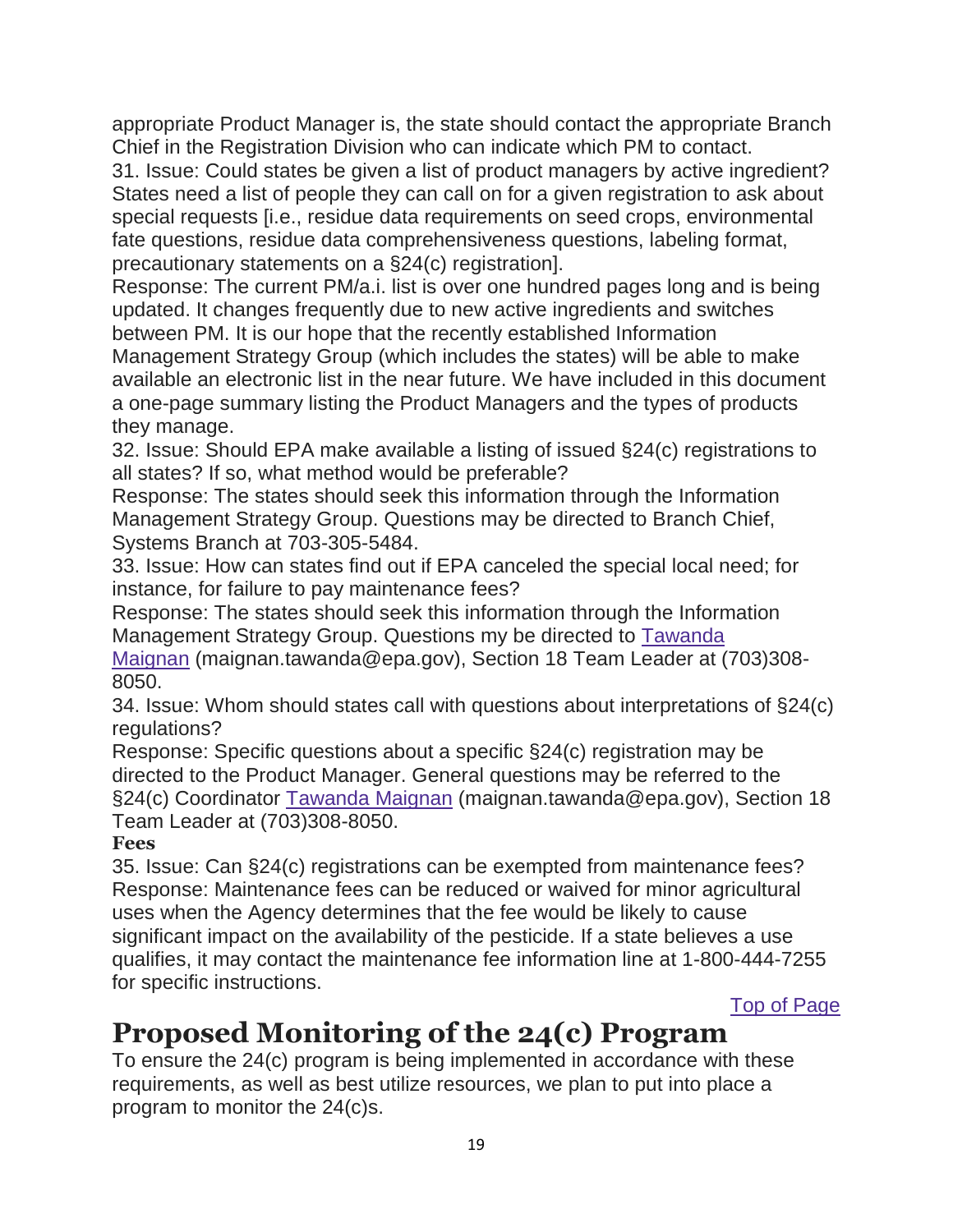The objectives of the monitoring program will be to:

1) Evaluate the states performance in exercising control over their registrations and,

2) Evaluate the performance of OPP in overseeing the 24(c) program.

3) Monitor for the possible circumvention of §3 registration through the use of 24(c)s.

EPA plans to monitor the performance of the 24(c) program by reviewing a small selected sampling of previous 24(c) reviews and decisions. EPA will monitor for unreasonable adverse effects problems, tolerance problems, patterns in rejection rates, and consistency in reviews. EPA will monitor the number of 24(c) registrations being issued for individual products and use sites to monitor compliance with the provisions outlined in issue 8.

# **24 (c) Addendum**

This Question & Answer document is an addendum to EPA's guidance to states regarding the issuance of special local needs registrations under section 24(c) of FIFRA.

**Question:** May an applicant include on proposed 24(c) labeling a provision that requires a grower, as a condition of lawful use of a product, to waive any right he or she may have to bring a civil action against the applicant? If the answer is no, what sort of labeling statements may the applicant make with regard to the existence of private liability agreements or to disclaim liability generally? **Answer:** EPA believes that products bearing labeling that requires growers to waive their rights to bring suit as a condition of lawful use of a product are not consistent with FIFRA and should not, therefore, be registered by states pursuant to section 24(c). EPA believes the inclusion of such statements on product labeling may constitute misbranding pursuant to section 2(q)(1)(A) of FIFRA and 40 CFR 156.10(a)(5), because these statements may give growers the misleading impression that federal authorities have sanctioned such labeling and support the imposition of civil and/or criminal penalties against growers who choose to use a pesticide without first agreeing to waive their rights to bring civil actions for damages resulting from the use of the pesticide. The FIFRA enforcement scheme should not be used, nor does EPA believe it was intended to be used, as a means of enforcing private agreements regarding product liability. For this reason, EPA does not believe the use of such provisions on 24(c) labeling is consistent with the purposes of FIFRA.

EPA does not object to statements on 24(c) product labeling that merely reference the existence of private liability agreements, or that disclaim liability to the extent permitted by law. These statements are distinguishable from those discussed above in that they do not require that growers sign away their legal rights as a condition of lawful use of the product. However, such statements must not provide false or misleading information to growers about the legal remedies available to growers in the event growers suffer damage resulting from the use of